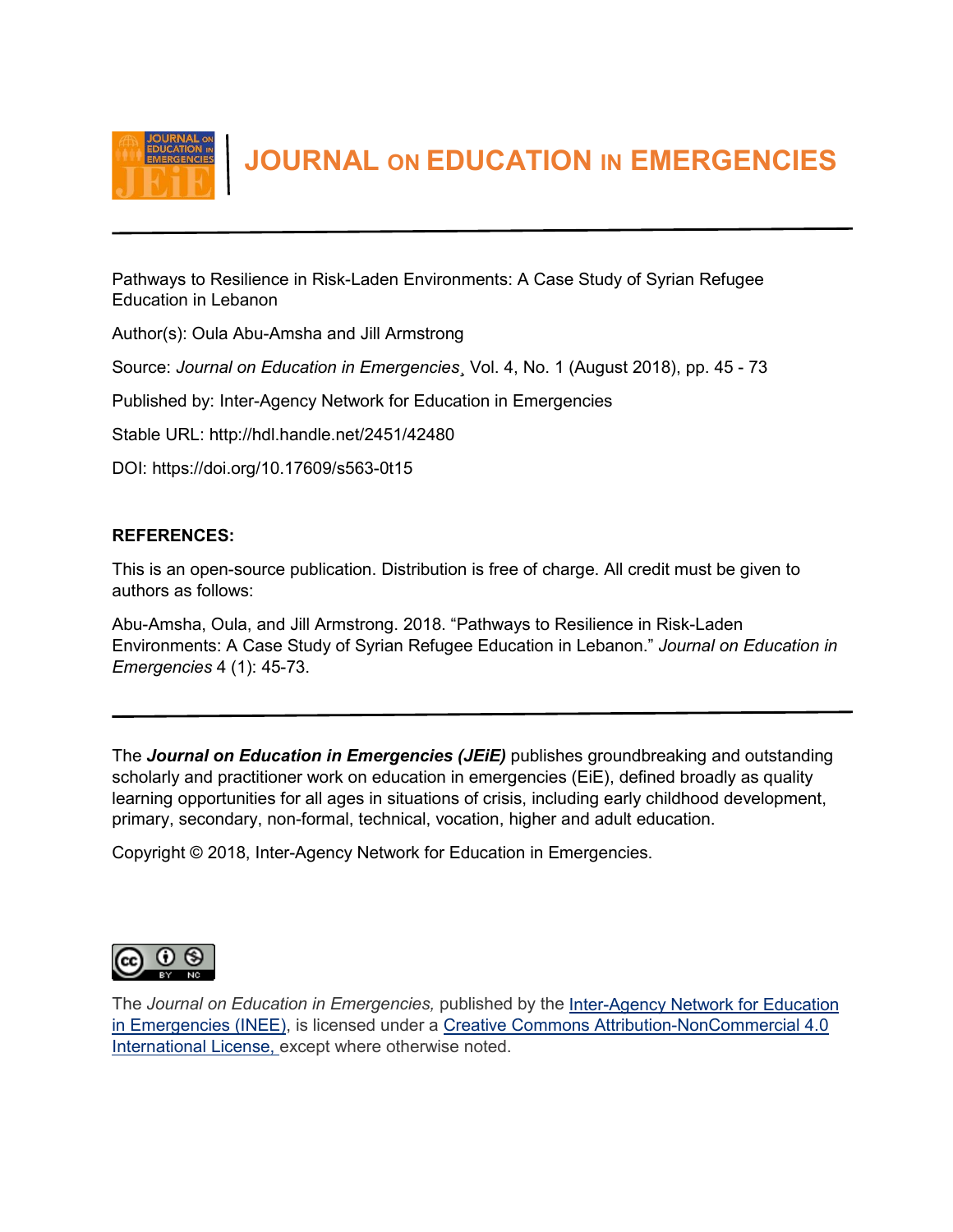# PATHWAYS TO RESILIENCE IN RISK-LADEN ENVIRONMENTS: A CASE STUDY OF SYRIAN REFUGEE EDUCATION IN LEBANON

**Oula Abu-Amsha and Jill Armstrong**

#### **ABSTRACT**

*Resilience is most often understood as the ability to achieve well-being in the face of significant adversity. It is both a dynamic process and an outcome that can be pursued by individuals and communities alike. Despite becoming an increasingly popular topic in policy fields such as education, development, and refugee studies, there is limited research into the promotion of resilience within refugee education. This qualitative study, which examines the experiences of Syrian refugee children who are attending a non-formal education center in Lebanon, seeks to understand the role education plays in fostering pathways to resilience in the children's lives. Half of the students in the study had chosen to drop out of the Lebanese formal schools they attended. This study argues that the students who chose to drop out felt that the risks they faced while attending Lebanese schools were not worth the rewards, thus they sought different pathways to resilience. Many chose to attend non-formal schools like the one involved in this study, which supported the students in finding pathways to resilience. The insights gained from studying these schools could help to improve education for Syrian refugees in Lebanon, including how to provide safe, affordable, productive, and culturally relevant education choices for more children and their families, and to support more refugee children and youth in choosing education as a pathway to resilience.*

Received July 24, 2014; revised January 3, 2015, October 9, 2016, February 19, 2018, and June 11, 2018; accepted June 12, 2018; electronically published August 2018.

*Journal on Education in Emergencies,* Vol. 4, No. 1

Copyright © 2018 by the Inter-Agency Network for Education in Emergencies (INEE). ISSN 2518-6833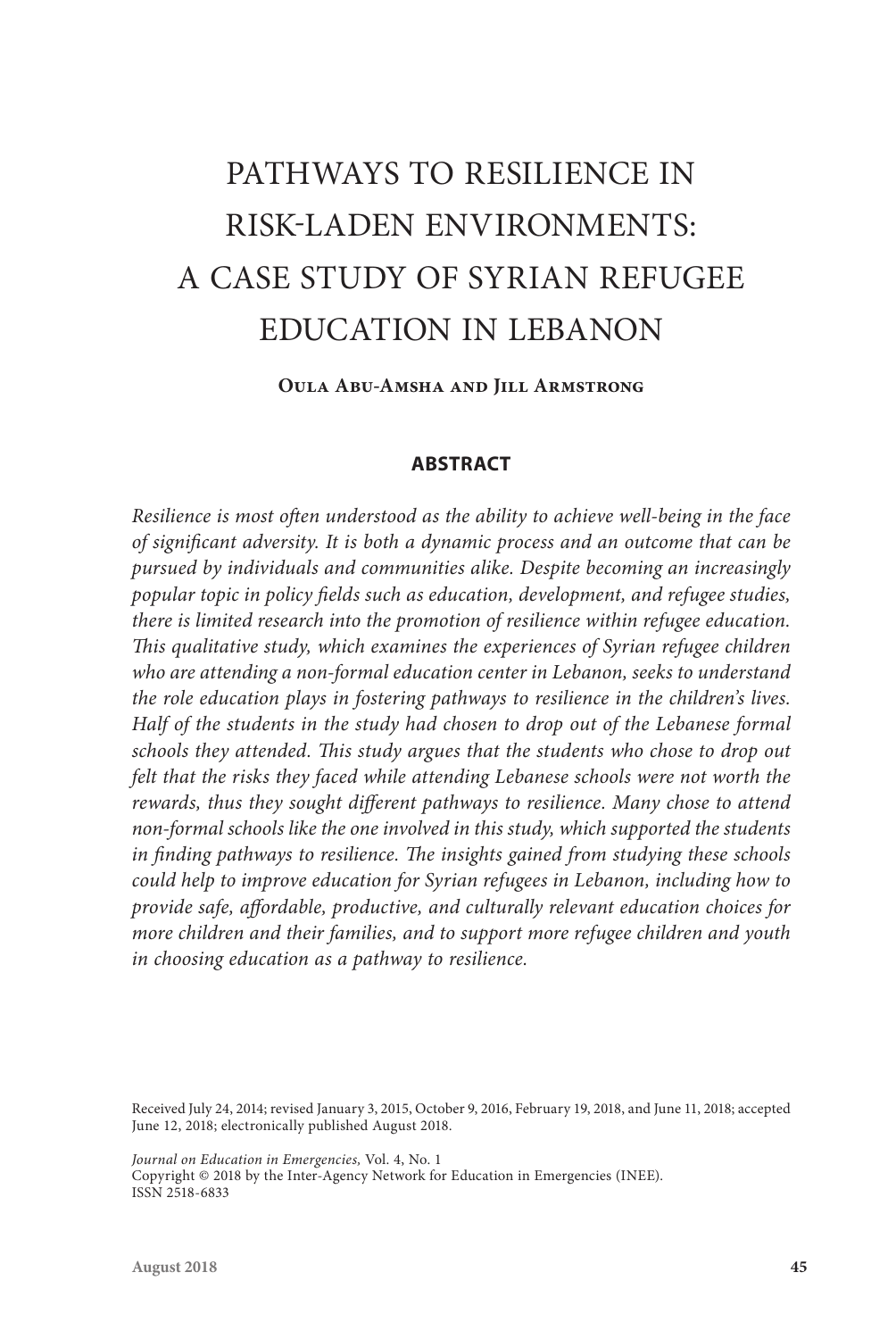#### **INTRODUCTION**

Since 2011, nearly five million refugees from Syria have fled the country and are now living in Turkey, Jordan, Iraq, Egypt, Lebanon, and other countries. During the early years of the civil war, more than 1.2 million refugees registered with the UNHCR in Lebanon, itself a small country of only 4.5 million inhabitants; many more refugees remain unregistered (Watkins and Zyck 2014). Approximately 30 percent of these refugees are school-age children and youth (Watkins and Zyck 2014, 3). Access to quality education has been touted by researchers and policymakers as a source of normality during a crisis, and as a valuable component of successful and sustainable peace and development. However, despite efforts to increase refugee students' access to schools in Lebanon, including implementing a double-shift school day, only 158,000 (20 percent) of the Syrian refugee children living in Lebanon have been able to secure spots in Lebanese public schools (Deane 2016; UNHCR 2015); moreover, many of those enrolled have struggled to remain in the classroom (Deane 2016).

Existing deficits in Lebanon's public education system, combined with significant funding shortages and allegations of discrimination and unfair treatment of refugee students, have created a challenging education environment (Inter-Agency Network for Education in Emergencies [INEE] 2014; Watkins and Zyck 2014). Efforts to improve the quality of education in Lebanon will benefit from focusing on improving education resilience—that is, the specific ways education systems can support the needs of vulnerable learners, especially in contexts of adversity (Reyes 2013). This process involves examining the risks Syrian students face as a result of the adverse conditions they live in, particularly the risks they experience when attending Lebanese schools. This process also requires understanding the assets students can access through their families, communities, and schools that can help them access resources and navigate pathways to resilience (Reyes 2013). The education community's response to this process involves addressing students' learning needs and their socioemotional well-being while providing protection from physical or psychological harm in a context of adversity (Reyes 2013, 31).

This research study specifically explores the experiences of a group of Syrian refugee students who attend a non-formal education center in Lebanon. The study looks at that center's practices in order to determine how it has responded to the risks its students are facing, and how it has designed its programming to help the Syrian students find pathways to resilience.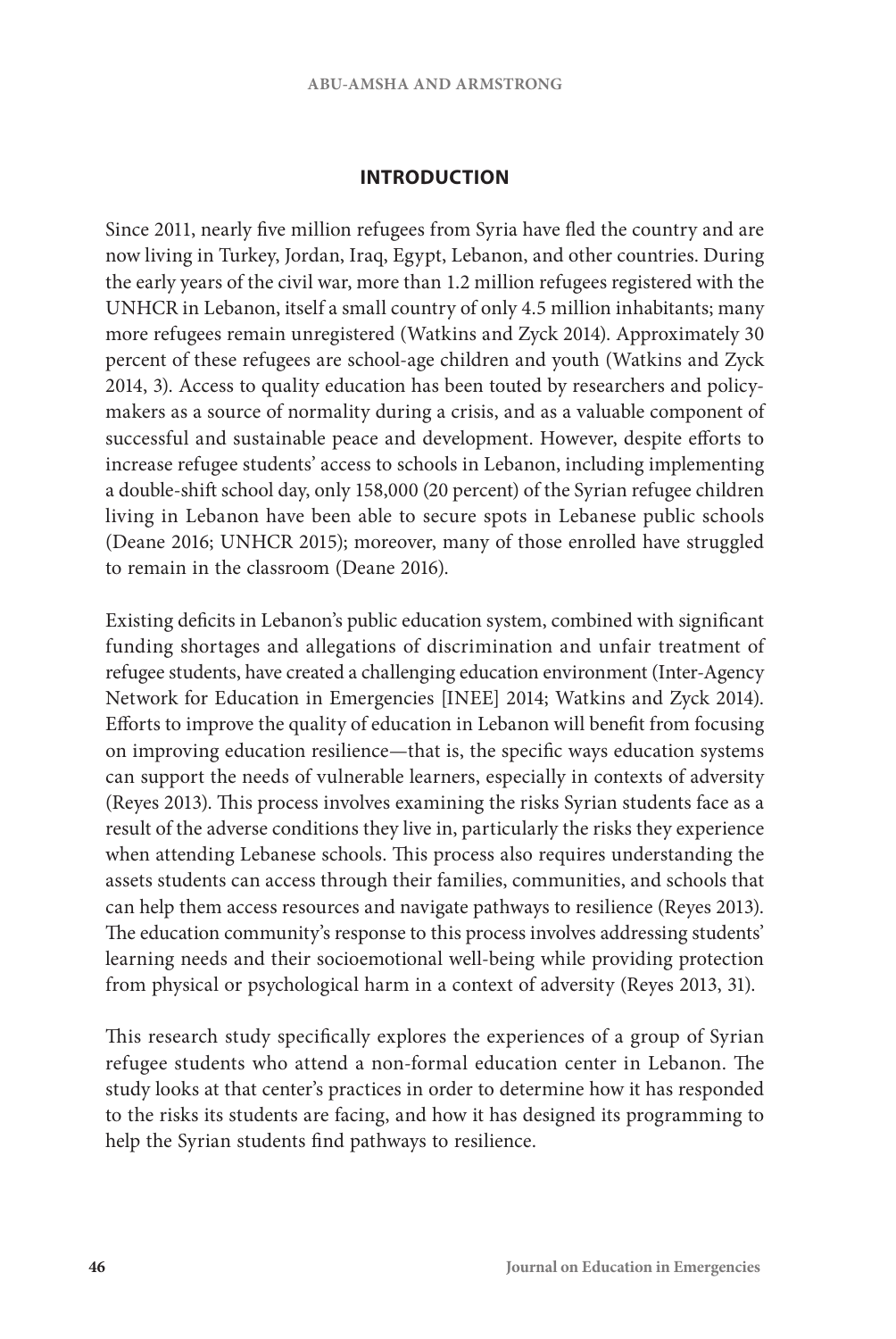Resilience is an increasingly popular topic in Western education literature (see Tough 2016; Dweck 2006; Yeager and Dweck 2012; Duckworth 2016). It has been defined by these U.S. authors as an individual's capacity to achieve in school and beyond in a context of adversity. Only limited scholarship on resilience is available in the field of refugee education. Indicators of resilience among refugee students may include attending classes, achieving academically, managing their behavior while in school, and integrating with classmates; however, these behaviors are not the only way resilience can manifest. Resilience is culturally and contextually based and thus can be developed via a variety of pathways.

The social-ecological theory of resilience recognizes that many elements of the complex environment surrounding an individual in both the present and the past—including family, school, community, and culture—are equally involved in developing resilience, as are inherent individual traits (Ungar 2012). These elements help people develop resilience by creating opportunities to choose the "psychological, social, cultural, and physical resources that build and sustain their well-being" (Ungar 2012, 17). The values, morals, and cultural beliefs of an individual's social ecology help determine the meaningfulness of those opportunities. Thus, if a refugee student chooses to focus on school as a path to resilience and to make education a meaningful, beneficial, and healthy choice, they will need solid educational opportunities and significant support from their family, school, community, and culture.

Using participatory research methods, this study examines the experiences of Syrian refugee children attending a non-formal education center in Beirut. By uncovering the risks these refugee students face, as well as the assets accessible to them through the school and elsewhere, the study illuminates the complex influence of family, school, community, and culture on students who are navigating pathways to resilience. We define "assets" as positive individual characteristics such as self-regulation and cognitive skills, and as elements within their environment, such as supportive social networks and neighborhood characteristics (Schoon 2006). Risks, in contrast, are the negative elements that result from an external threat, such as a conflict, natural disaster, or public health crisis (INEE 2010, 122). In this study, the particular influence of experiences in pre-conflict Syria, especially family lifestyle and culture, played a multifaceted role in determining whether staying in a formal school was understood as a beneficial choice that supported the development of resilience within these children. Importantly, this study was carried out by a Syrian researcher whose access to the population and contextual knowledge of Syrian culture enabled her to conduct a deep and rich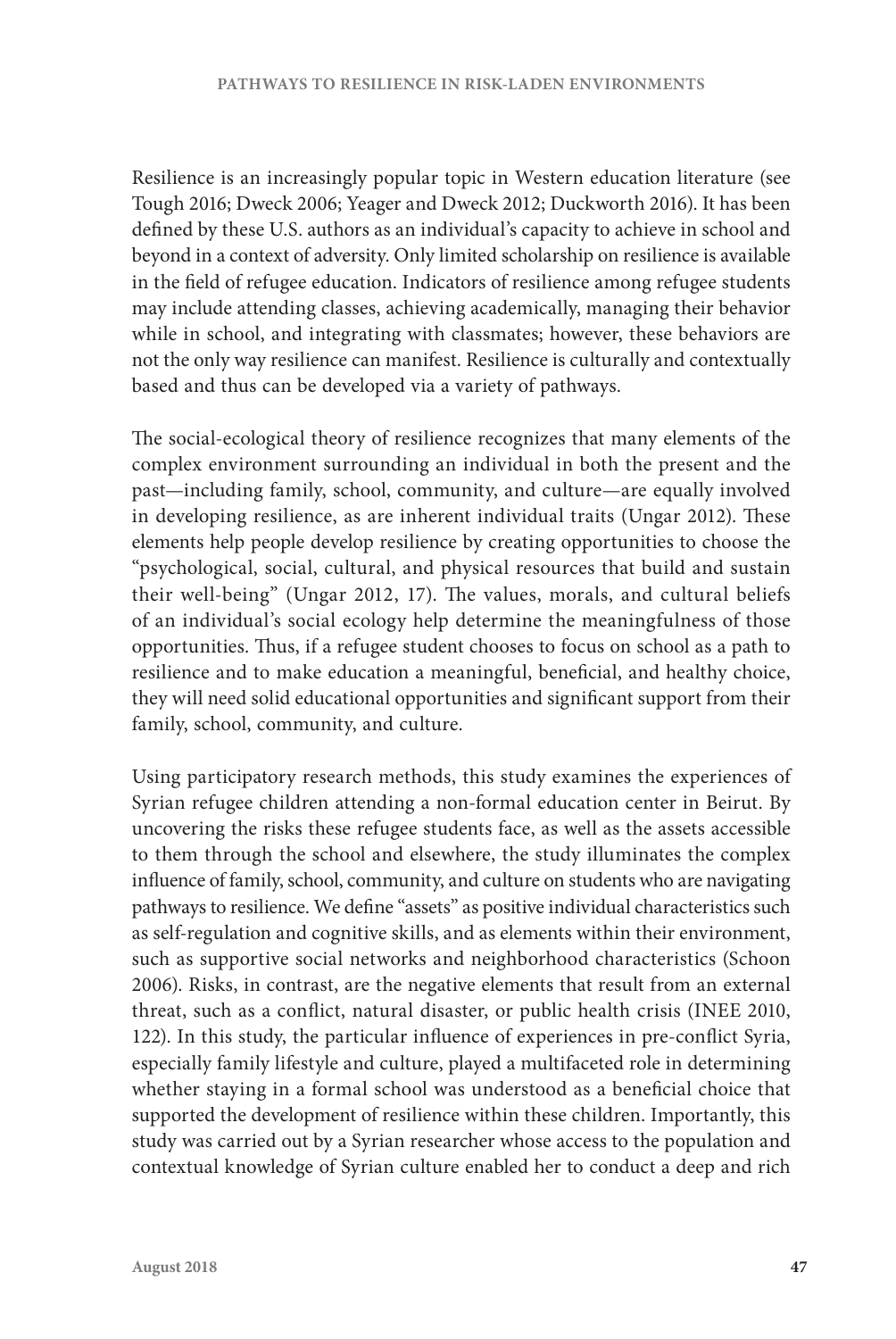analysis of data that could have been overlooked or misunderstood by another research team.

This article begins with a review of the literature, followed by a discussion of the context, including the complex risks faced by Syrian refugee students who are attempting to get an education in Lebanon, and the methods employed in the research. It then presents findings that show how a non-formal education center is attempting to mitigate the risks and assist students on their pathway to resilience. It concludes with suggestions on how to improve the quality and relevance of education for Syrian refugee children.

# **SOCIAL-ECOLOGICAL THEORY OF RESILIENCE: UNCOVERING CONTEXTUAL RISKS AND ASSETS**

Resilience is a process of adapting well and achieving success in the face of adversity, trauma, violent threats, or other significant sources of stress (Ungar 2012; Lipsitt and Demick 2012). Although refugees often face significant adversity, only limited research has been conducted on social-ecological theories of developing resilience through refugee education. Studies on resilience have focused primarily on individuals' resilient traits or have analyzed refugees in Western host countries (Anderson 2004; de Heer et al. 2016; Dryden-Peterson 2015; Lenette, Brough, and Cox 2012; Masten 2001; Sleijpen et al. 2016; Weine et al. 2014). However, a focus on individual resilience does not recognize the important role environment plays in developing resilient behaviors and providing essential supports (Bronstein, Montgomery, and Ott 2013). More complex theories of resilience, which are being used increasingly in refugee studies (Anderson et al. 2004; Betancourt et al. 2013; Dryden-Peterson, Dahya, and Adelman 2017; Sleijpen et al. 2017), are beginning to recognize resilience as a dynamic process that involves various spheres of influence and support—families, schools, communities, and cultures (Lerner 2006; Luthar 2003; Olsson et al. 2003, Rutter 1987; Ungar 2008, 2010, 2011; Schoon 2006; Tol, Song, and Jordans 2013).

The evolution from focusing on individual resilience to focusing on dynamic, environmentally contextualized resilience was influenced by Bronfenbrenner's (1979, 2005) ecological human development paradigm. Bronfenbrenner's theories emphasized the influence on human development of multiple interconnected systems: the microsystem (peers, family, teachers); the mesosystem (interactions between microsystem actors); the exosystem (societal structures and institutions, such as government or neighborhoods); the macrosystem (cultural, political,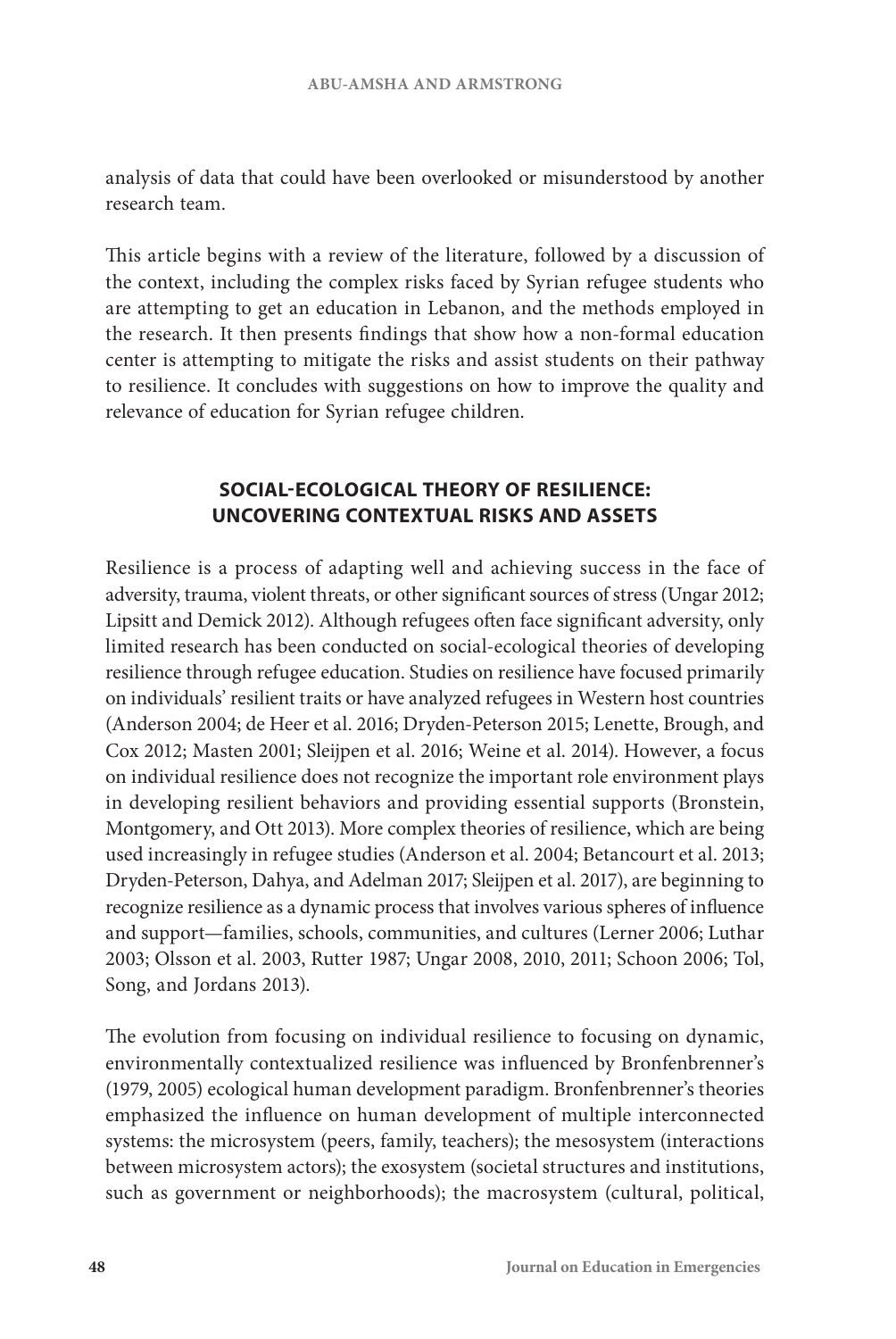historical influences); and the chronosystem (the influence of time and timing) (Bronfenbrenner 1979; Betancourt and Khan 2008; Dryden-Peterson et al. 2017; Ungar 2012). Social-ecological studies of resilience aim to understand the different ways risks and assets affect individuals and help to mitigate negative consequences by analyzing individuals' interactions and processes within their interconnected ecological systems over time.

Bronfenbrenner's discussion of the macrosystem and chronosystem is of particular importance to this study. The macrosystem's influence on creating meaning for individuals affects how they understand risks and access assets. The influence of the chronosystem, such as the age of an individual when a traumatic event occurs, the time of life in which significant experiences occur, or the "cumulative effects of an entire sequence of developmental transitions over an extended period of time" (Ungar 2012, 147), is also important to consider when trying to understand how an individual recognizes a pathway to resilience. The following definition provides a useful framework for investigating resilience:

> In the context of exposure to significant adversity, resilience is both the capacity of individuals to navigate their way to the psychological, social, cultural, and physical resources that sustain their well-being and their capacity to individually and collectively negotiate for these resources to be provided and experienced in culturally meaningful ways. (Ungar 2008, 225)

Thus, pathways to resilience may not always look the same, as the meaning of success, health, and happiness varies greatly from individual to individual. Behaviors believed to be positive or to promote resilience in certain contexts can differ or even contradict established beliefs in other contexts (Ungar 2012). Attending school, for example, is often considered a resilient behavior, but if attending school subjects a student to emotional or physical abuse, or if the school promotes a curriculum that challenges the cultural and religious beliefs of a students' family or community, quitting school could be the more resilient choice in terms of the impact on that student's overall well-being.

This study uses a social-ecological model of resilience to consider the argument that fostering resilience in refugee children is a complex and contextually based process that considers the interconnected effects that individuals, families, schools, communities, and cultures have on those children. The interactions within each of these spheres, the various risks and assets present in each context, the effects of past experiences, and concern for the future together create conditions in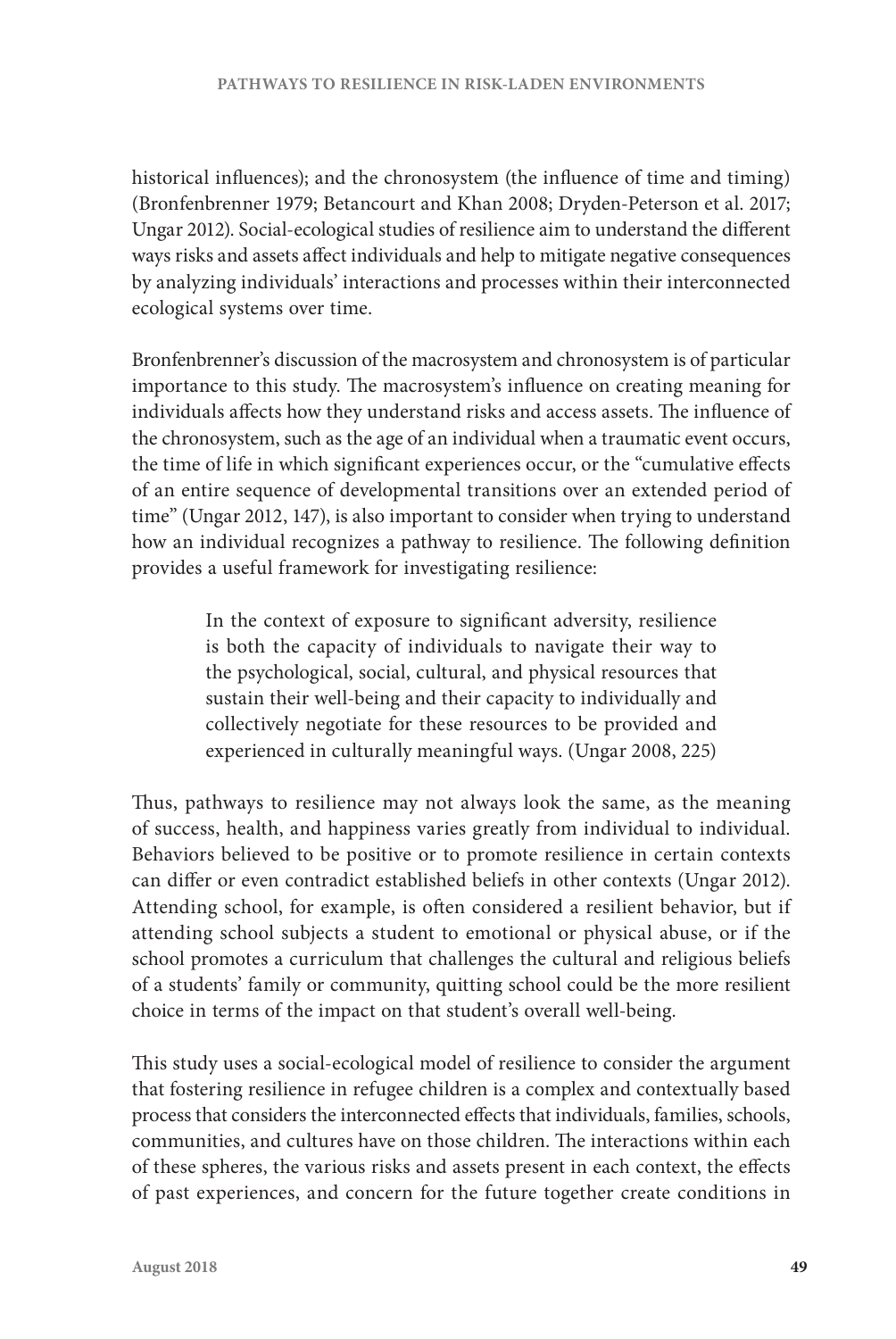which the pathway to resilience requires individuals to navigate to different sets of supports that are based on their unique needs.

#### **Risks and Assets within Refugee Education**

A poor educational experience can increase the risks children face and raise major barriers to developing resilient behaviors. The specific challenges and drawbacks of refugee education in both camp settings and urban refugee situations have been well documented (Dryden-Peterson 2011). These studies have shown that refugee children have limited and often disrupted educational opportunities; face language barriers in trying to access education; receive poor-quality instruction in overcrowded, under-resourced classrooms; have high dropout rates; and encounter discrimination in school settings from both teachers and administrators (Dryden-Peterson 2011; Jones and Rutter 1998; UNHCR 2013). Refugee students also face challenges to learning, such as cultural disorientation, frequent relocation, and gaps in foundational skills (Yau 1996). One concern about the risks and challenges refugee students face is that they can become sources of resentment or conflict; this has been called one of the "two faces of education" (Bush and Saltarelli 2000). The other "face" is the positive, resilience-promoting aspect of education, which can boost self-esteem, encourage community participation, and enable children to build on their existing skills, knowledge, and abilities. Studies have indicated the importance of assets such as caring teachers, respectful relationships, peer support, and a welcoming, safe school environment (Cefai 2008; Gizir and Aydin 2009). Other factors are also important, such as spirituality and religion, ethnocultural identity, and cultural beliefs about education (Zakharia 2013; Ungar and Liebenberg 2013). Schools also can promote resilience by protecting students from physical danger and exploitation; helping students strengthen their coping mechanisms; and mitigating psychosocial trauma by creating a sense of normalcy, stability, structure, and hope for the future (Tebbe 2009).

The value of different assets in supporting the development of individuals' resilience can vary greatly, depending on the strength of each sphere of influence (Panter-Brick et al. 2017; World Bank Group 2016). For example, a study of Syrian refugee youth interviewed in Jordan stressed the "paramount" importance of family in accessing resources, whether "social, emotional, or political," including emotional support, assistance with marriage, and employment or business opportunities (Panter-Brick et al. 2017, 14). These youth also were motivated by having positive relationships within their community, having role models, feeling secure, believing in education, and looking forward to a better future. Efforts to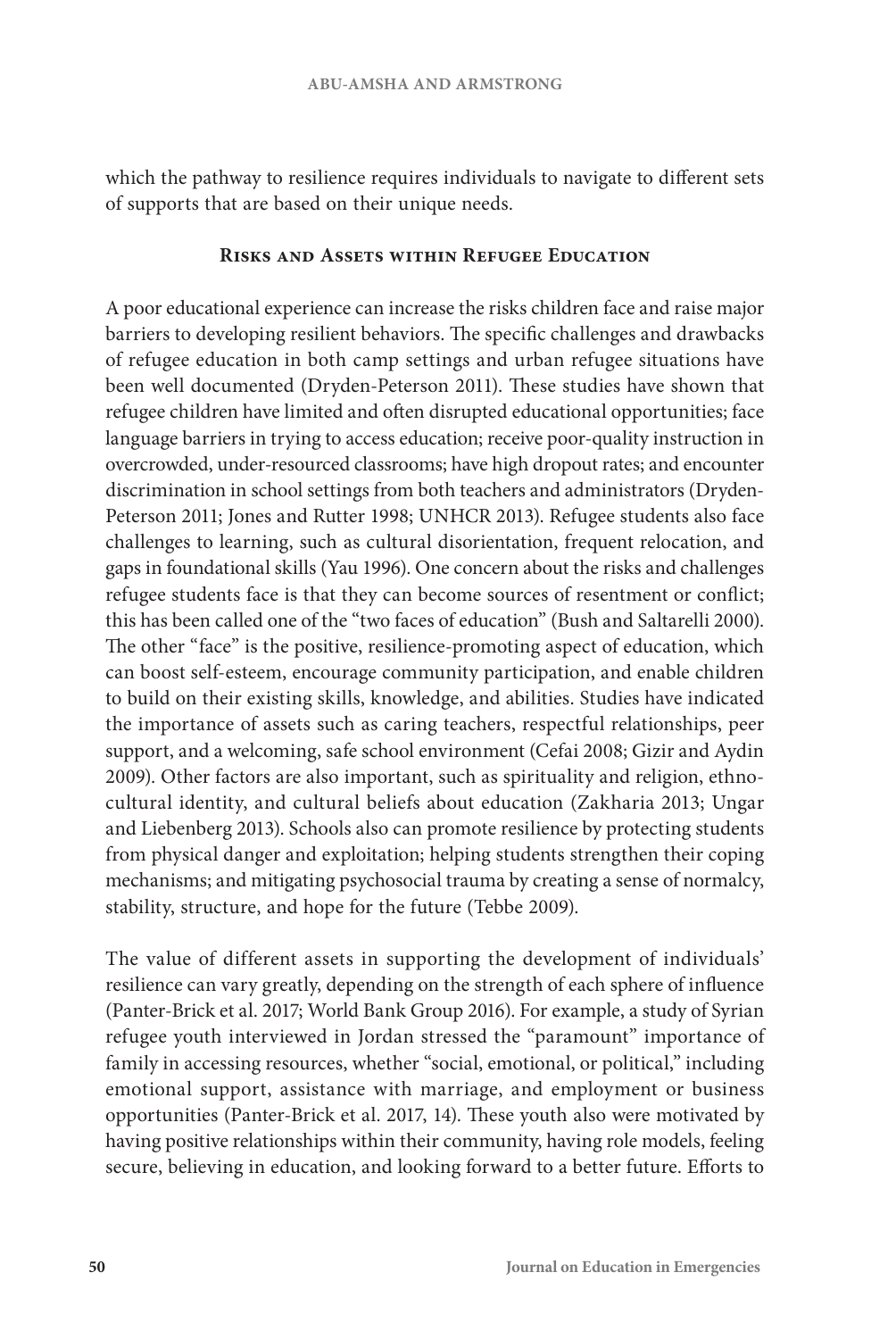support students' pathways to resilience should recognize the influences that are important to particular populations.

#### **Risks and Assets of Syrian Refugee Education in Lebanon**

Numerous studies and reports have discussed the challenges of providing quality education for Syrian refugee students in Lebanon, including access, affordability, language, certification, curriculum, deficits in teacher training, as well as a lack of support in dealing with psychosocial trauma and discrimination by fellow students, teachers, and administrators (Ahmadzadeh et al. 2014; Culbertson and Constant 2015; Deane 2016; INEE 2014; Shuayb, Makkouk, and Tuttunji 2014; UNESCO 2013; Watkins and Zyck 2014). In the early years of the exodus, only about 20 percent of Syrian refugee children were enrolled in primary schools in Lebanon and as few as 2 percent were attending secondary schools (Shuayb et al. 2014). In 2016, five years into the crisis, despite great efforts by UNHCR and its partners, barely 50 percent of school-age Syrian refugee children in Lebanon were enrolled in some type of education (Human Rights Watch 2016). Many refugee families in Lebanon struggle with the cost of sending their children to public school, which includes uniforms and books, exam fees, and bus fares, as schools rarely provide transportation (INEE 2014; Sirin and Rogers-Sirin 2015; Shuayb et al. 2014). The cost of private school is nearly impossible for most Syrian refugee families to afford.

One of the biggest challenges for Syrian refugee students who do attend schools in Lebanon is the language of instruction (Culbertson and Constant 2015; Deane 2016; Shuayb et al. 2014; UNICEF 2015). Many Syrian students report struggling with the English or French language requirement, which contributes to dropout rates of up to 70 percent and a failure rate twice that of the Lebanese average (Shuayb et al. 2014). One explanation for students' difficulty with the requirement has to do with when and how language learning is introduced in the two education systems. Lebanese students receive English and French lessons beginning in lower primary school, and the languages are integrated more each year into core subjects like math and science; Syrian curricula, in contrast, treat French and English as supplemental foreign languages.

There is robust evidence for the importance of a supportive learning environment and good peer-to-peer learning relationships, thus the Inter-Agency Network for Education in Emergencies (INEE) recommends that classrooms, curricula, schools, and communities provide psychosocial support for refugee students and teachers (INEE 2010; Burde et al. 2015). However, the majority of reports on Syrian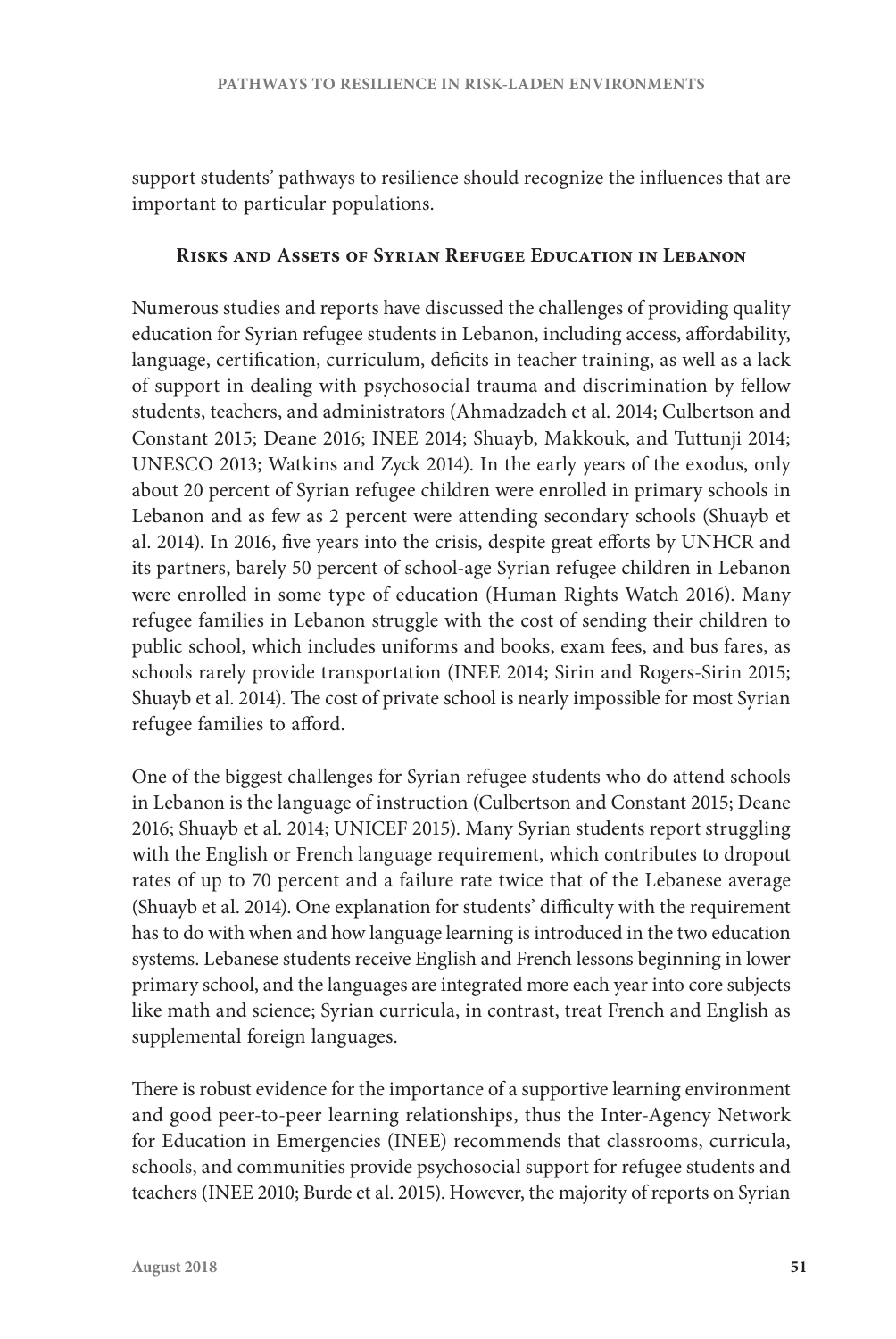refugee education in Lebanon show not only that teachers have not been trained in providing psychosocial support for children but that they are often the source of the discrimination and bullying Syrian students experience, including verbal abuse, corporal punishment, and humiliation (Deane 2016; INEE 2014; Watkins and Zyck 2014; Shuayb et al. 2014).

Many non-formal education programs in Lebanon have become important assets to Syrian refugee children by providing English-language courses, remedial education, technical-vocational training, homework support, psychosocial support, and activities such as art, sports, and drama (Shuayb et al. 2014). Although non-formal education programs are not accredited and cannot offer a baccalaureate, many of these programs, including those run by Syrian, Lebanese, and international NGOs, reportedly have been important education providers for Syrian refugee children (Deane 2016; UNICEF 2015). Instability in the region, which causes the frequent opening and closing of schools, makes it difficult to measure the precise rates, but some non-formal schools are staffed by Syrian teachers, use the Arabic language, and follow the Syrian curriculum. Others focus on transitioning students into the formal Lebanese school system or offer accelerated learning programs to provide students with essential employment skills.

#### **METHODS AND SAMPLE**

This qualitative study arose in response to the increasing challenges of educating Syrian refugee children and youth, both in Lebanon and around the globe. It was designed to uncover the particular obstacles these children face in developing resilience through education, and to discover the assets and opportunities that promote resilience (see Abu-Amsha 2014). The focus groups that were formed to be part of a transformative process of problem-solving within the Syrian community also provided rich observational data. Additional interviews were conducted with teachers and volunteers in order to deepen understanding and clarify some of the observations shared by the focus group participants, who also helped to identify key themes for further exploration.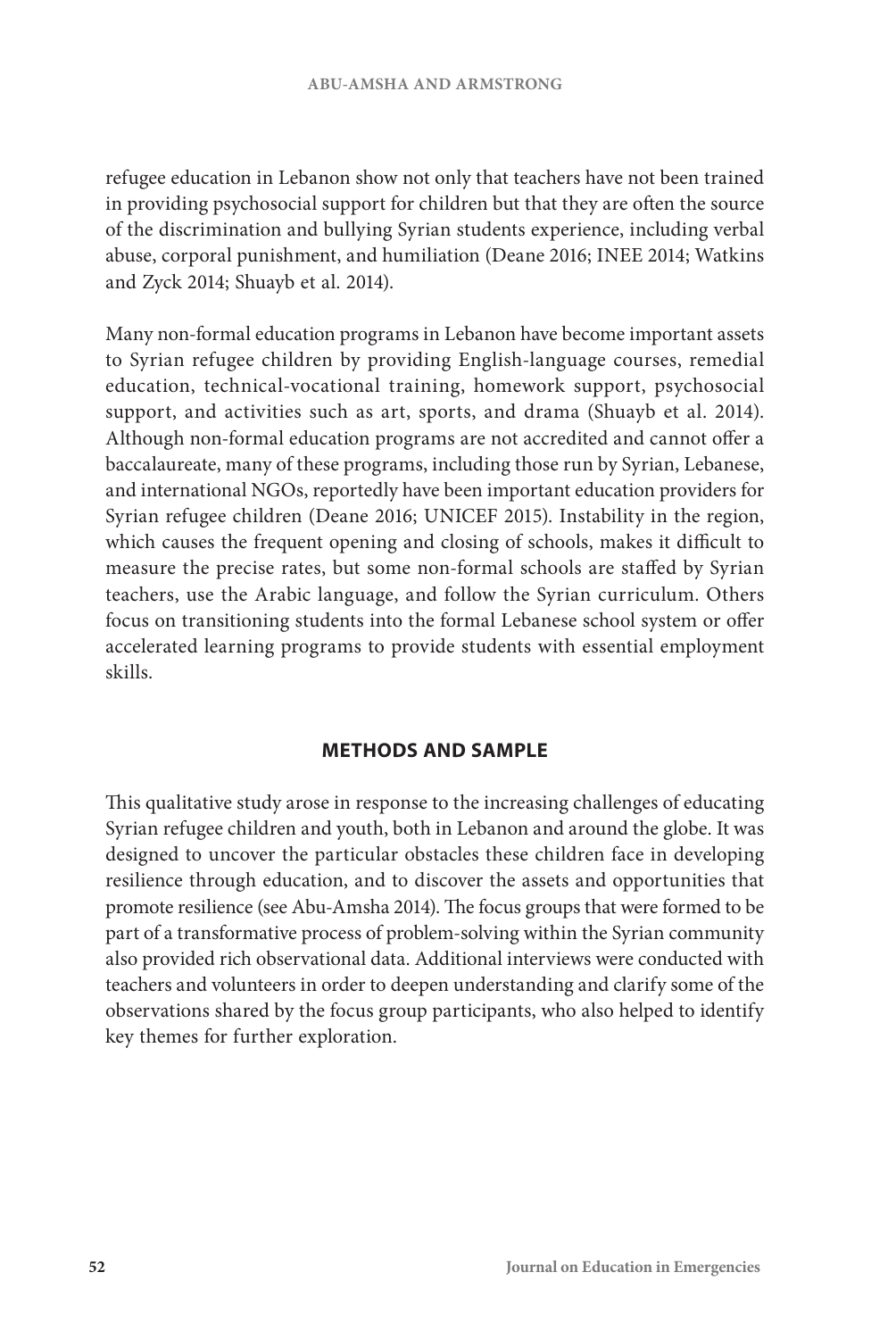#### **Jusoor's Non-Formal Refugee Education Program**

Jusoor is an NGO established by globally dispersed members of the Syrian diaspora in 2012. Since 2013, Jusoor has operated an education program for Syrian refugees in Lebanon (Jusoor 2017). The program includes a non-formal education center opened in mid-2013 in Beirut, as well as a tent school and a brick-and-mortar school in the Bekaa Valley, a rural region of Lebanon. This study focuses on the experiences of Syrian students and volunteers in the Beirut center, hereafter referred to as Jusoor School.

Non-formal education programs that include community involvement and language support have been identified as important assets for Syrian refugee children in promoting resilient behaviors. During the 2013-2014 school year, Syrian volunteers at Jusoor School provided Syrian refugee children (up to age 14) with non-formal education and after-school support.<sup>1</sup> The primary objective of the school is to prepare students to integrate into Lebanese public and private schools. The Arabic word *" jusoor,"* which means "bridges," reflects this objective. The students are placed in four different levels according to their cognitive capacities, rather than their age. They are given a meal at lunchtime, and they also receive psychosocial support through the arts, sports, and mentorship. Four days per week, the school runs learning programs in accordance with the Lebanese Arabic curriculum, which includes Arabic, math, art, science, and sports. It also provides English-language and peace education programs.

Students who are already studying in Lebanese schools attend Jusoor School on Fridays, where they participate in extracurricular activities and get help with homework. At the beginning of the school year under study, Jusoor staff had arranged financial aid and tuition waivers that enabled many of the refugee children to attend Lebanese public and private schools. However, many of these students ended up leaving the Lebanese system within less than one semester. They either returned to the Jusoor School or abandoned their education.

<sup>1</sup> Jusoor has since changed its education strategy and now focuses on hiring teachers in addition to volunteer staff. Jusoor now employs 46 Syrian teachers in its three schools, which have a total enrollment of 1,700 students (Jusoor 2017).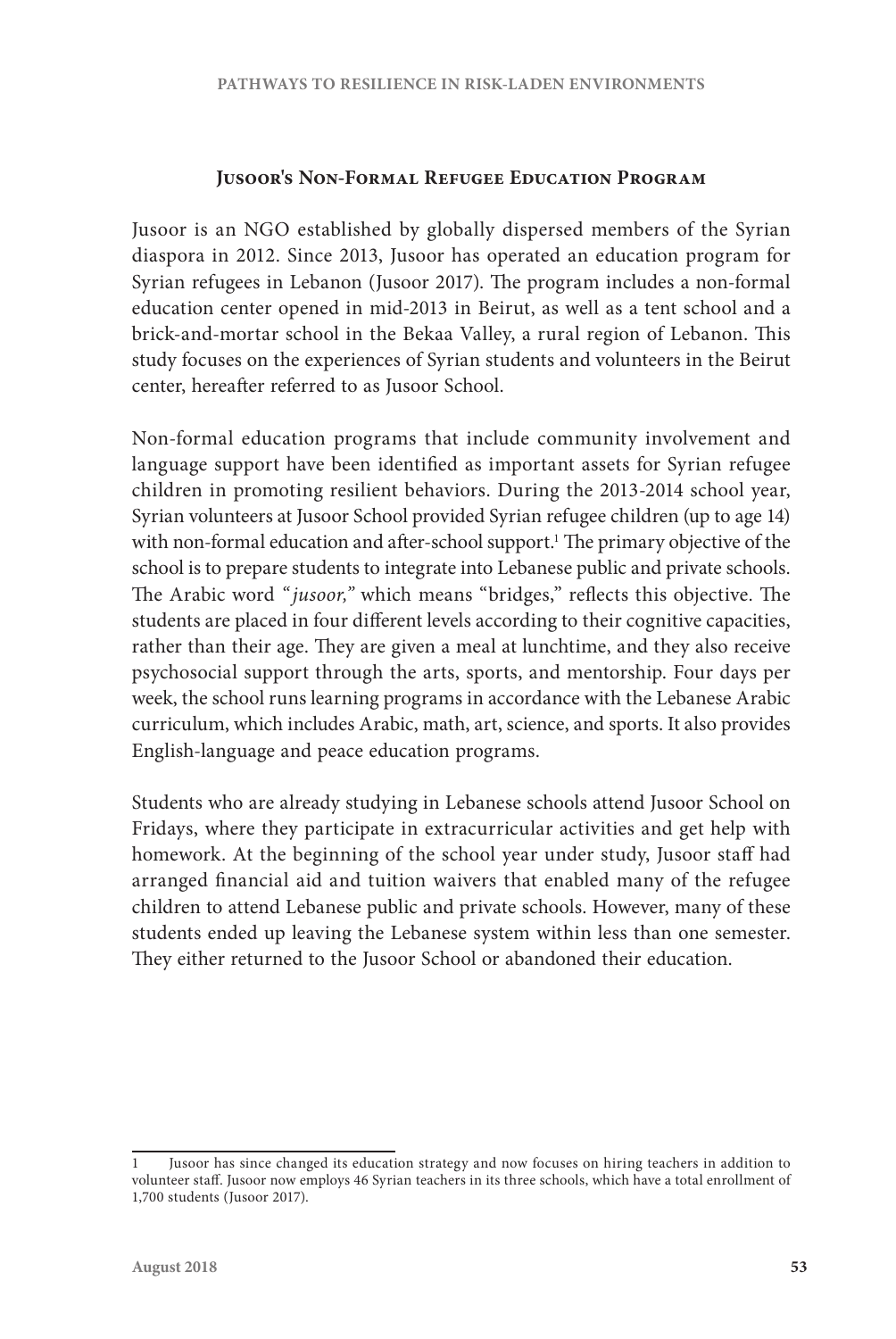#### **Participatory Research**

The coordinators and volunteers at Jusoor School were greatly involved in the design of this research study, and in the collection and analysis of data. Involving the school community in the research put greater emphasis on local knowledge and perspectives, which were intrinsic to uncovering the challenges faced by the Syrian refugee children; it also put the power of the research process in the hands of the community (Cornwall and Jewkes 1995; Mertens 2009). A local advisory committee (LAC) was established to support this community participation. The four members of the LAC—Jusoor School's education advisor and three Syrian volunteers—had considerable experience working with the refugee children and in-depth knowledge of the context. The LAC played an essential role throughout the study. To ensure that the questions asked were both relevant and appropriate, the interview protocols were discussed with the LAC, and those related to the children's focus groups (see below) were piloted with two 12-year-old children studying at Jusoor School.2 The LAC and additional volunteers, including experts from the World Bank, were also involved in the analysis of the data collected. The findings resulting from the semi-structured interviews and focus groups were presented to and discussed with volunteers from Jusoor School in order to stimulate recommendations within the wider education community.

#### **Sample**

With the assistance of the coordinator at Jusoor School, two focus groups of Syrian children were purposively selected, each including 12 students ages 8-12. Two groups were created in order to capture the diverse education experiences within the refugee community. One group contained students who were attending Lebanese schools and participating in Jusoor School programs that provided homework help and extracurricular activities. The other group contained children who had dropped out of Lebanese schools and were only participating in programs at Jusoor School. Including students who had successfully transitioned and those who had not was not intended to be a binary comparison but to reflect our intentional effort to find what Sanders and Munford refer to as "confirming and disconfirming cases that help to understand the circumstances under which troubled young people could find themselves able to strive and thrive and [those] under which they could be crushed" (2009, 83).

<sup>2</sup> See Abu-Amsha (2014) for the full interview protocol and questions.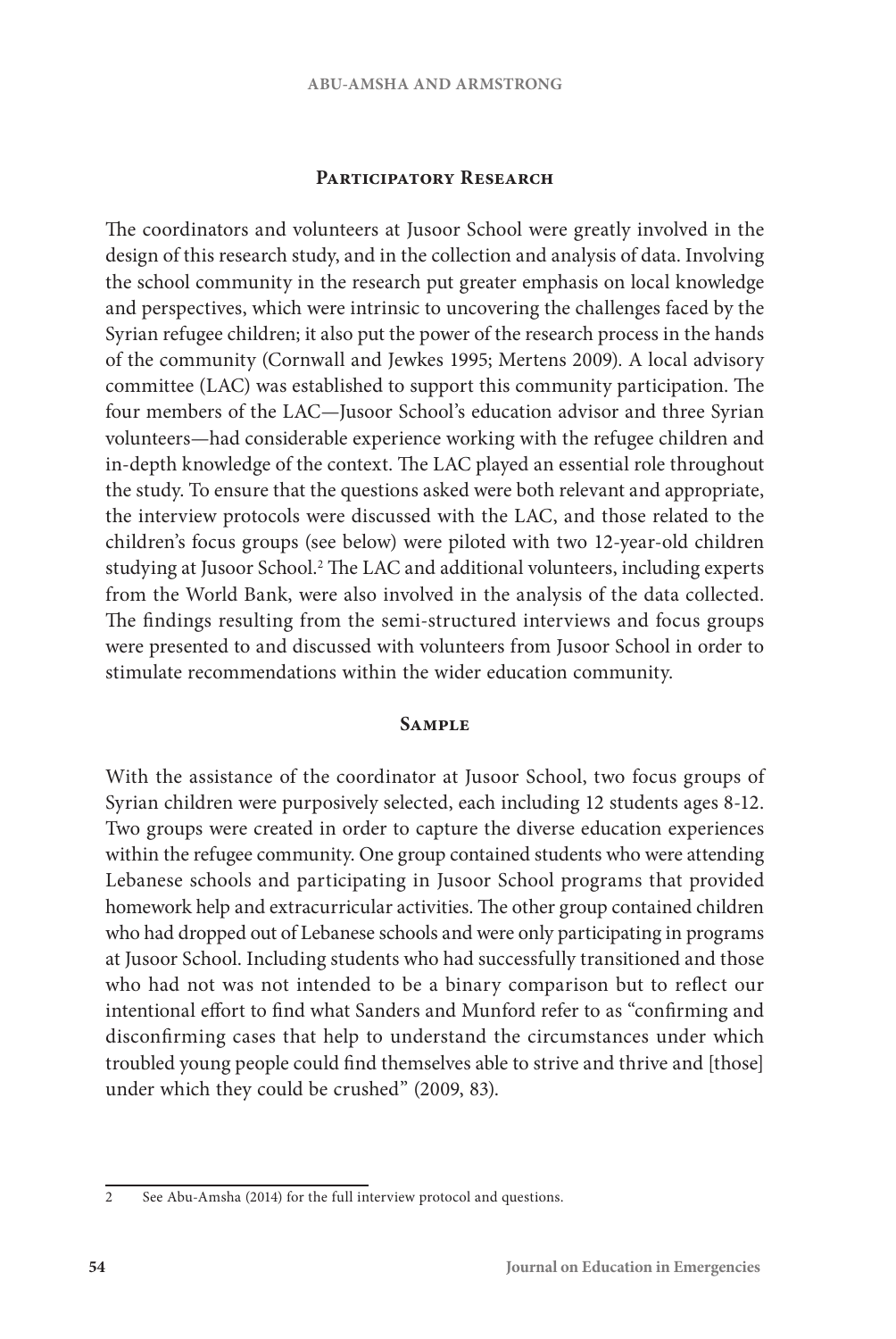The first selection criteria for the student focus groups was participation in a Jusoor School program. Beyond that, the groups were largely selected by the coordinator, based on her knowledge of each child's maturity level and ability to articulate what were likely to be difficult aspects of their lived experiences. Since some of the children were as young as eight, the Jusoor coordinator and Abu-Amsha sought to include children who would be willing to communicate during the focus group sessions and be able to answer questions about their educational experiences. By focusing on these criteria, the gender dynamics of both focus groups became unbalanced. The group of students attending Lebanese schools included ten girls and two boys, whereas the focus group of children who had dropped out of those schools contained ten boys and two girls.

A third focus group was composed of nearly every Jusoor School educator, including seven teachers and volunteers, primarily women, of different ages and experience. Three other interviews were conducted, with two Lebanese educators (a school coordinator and a staff member) and with a Syrian teacher working in a private school that catered to Syrian students in Beirut. Neither the Lebanese educators nor the Syrian teacher worked with the students who attended Jusoor School; however, the interviews provided valuable perspectives to compare with the focus group findings.

Finally, discussions were conducted with the Norwegian Refugee Council and REACH, an international humanitarian assessment and information management initiative, with local Syro-Lebanese NGO Basmeh & Zeitouneh (meaning "a smile and an olive"), and with several parents of Syrian children who were contacts of Abu-Amsha. These additional discussions were insightful, and they gave Abu-Amsha a supportive community of practice to refer back to and helped to motivate the study.

#### **Access and Positionality**

Cultural competence has been defined as "a disposition that is required to understand how to approach communities in a respectful way, to invite participation and support that participation" (Mertens 2009, 231). It encompasses the attitudes and behaviors of cultural sensitivity and cultural awareness, but also the strategies and resources required to translate these skills into policy and practice that are representative of, and respectful of, the needs and rights of vulnerable communities.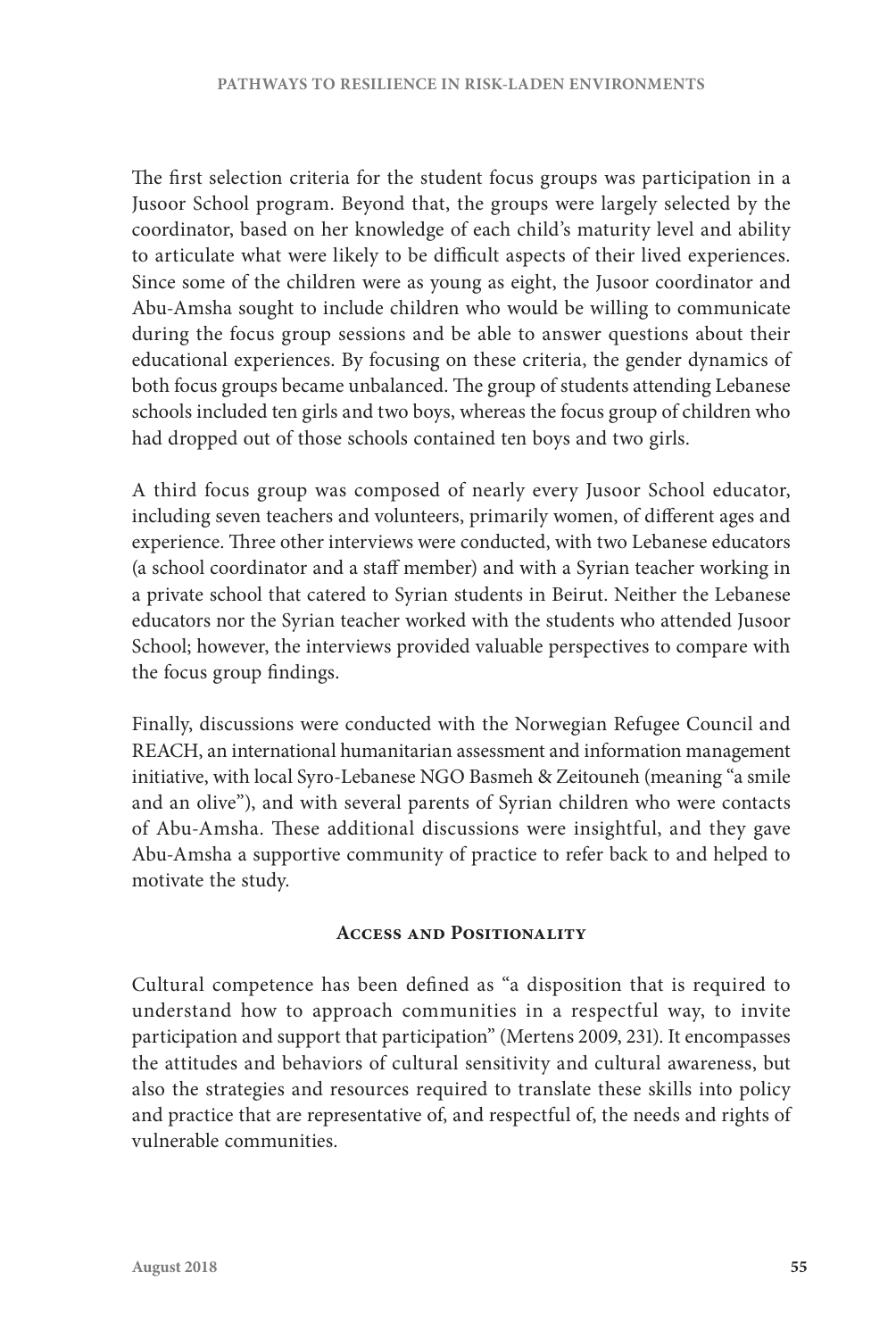Abu-Amsha is a relocated Syrian academic who first experienced the education system in Lebanon as a parent of school-age children. That this study was undertaken by a Syrian researcher facilitated access to the sample population and supported the data analysis and interpretation. Abu-Amsha's shared cultural understanding with the community allowed her to identify crucial cultural nuances that signal resilience among this population that another researcher may not have recognized. Some of the risks identified existed in Syria before the crisis and had been experienced by vulnerable communities, including those who were now refugees in Lebanon. Moreover, as a compatriot who had also been displaced, Abu-Amsha was able to have repeated contact with the Syrian stakeholders (children, parents, and school volunteers) and was able to work closely with the Syrian volunteers to validate the findings at the community level and to generate appropriate and meaningful recommendations.

Finally, all researchers need to consider sources of personal bias and prejudice. Reflecting on one's own class, culture, and gender is essential. Certain nuances may be reduced and others heightened when conducting research within one's own community. Moreover, the Syrian refugee population is far from homogeneous, and the children and volunteers at Jusoor School came from diverse backgrounds, which also differed from Abu-Amsha's background.<sup>3</sup> Abu-Amsha managed possible bias through critical self-awareness, by relying on participatory methodology to question assumptions and interpretations of the data, and by strongly emphasizing community validation of the data. This was achieved through the LAC and ongoing discussions with Jusoor School stakeholders, who were not only able to support the data analysis but also to use the results to provide useful recommendations.

#### DATA COLLECTION

All of the focus groups, interviews, and subsequent debriefings, and the initial coding with the LAC, were conducted during the 2013-2014 school year, in Arabic. The three focus groups were held at Jusoor School. The school coordinator and an external Syrian young person took notes during all the focus group sessions. The presence of these observers did not appear to impede the responses of the children or the volunteers. The school coordinator's presence was important, as she had already built a trusting relationship with the children, their parents, and the community. Her participation also greatly facilitated the data analysis and interpretation by clarifying data and providing insightful reflections.

<sup>3</sup> Due to the sensitive nature of the conflict and the subsequent concern for privacy of the refugees and the purposefully non-political image of Jusoor, questions on political or religious affiliations were not asked.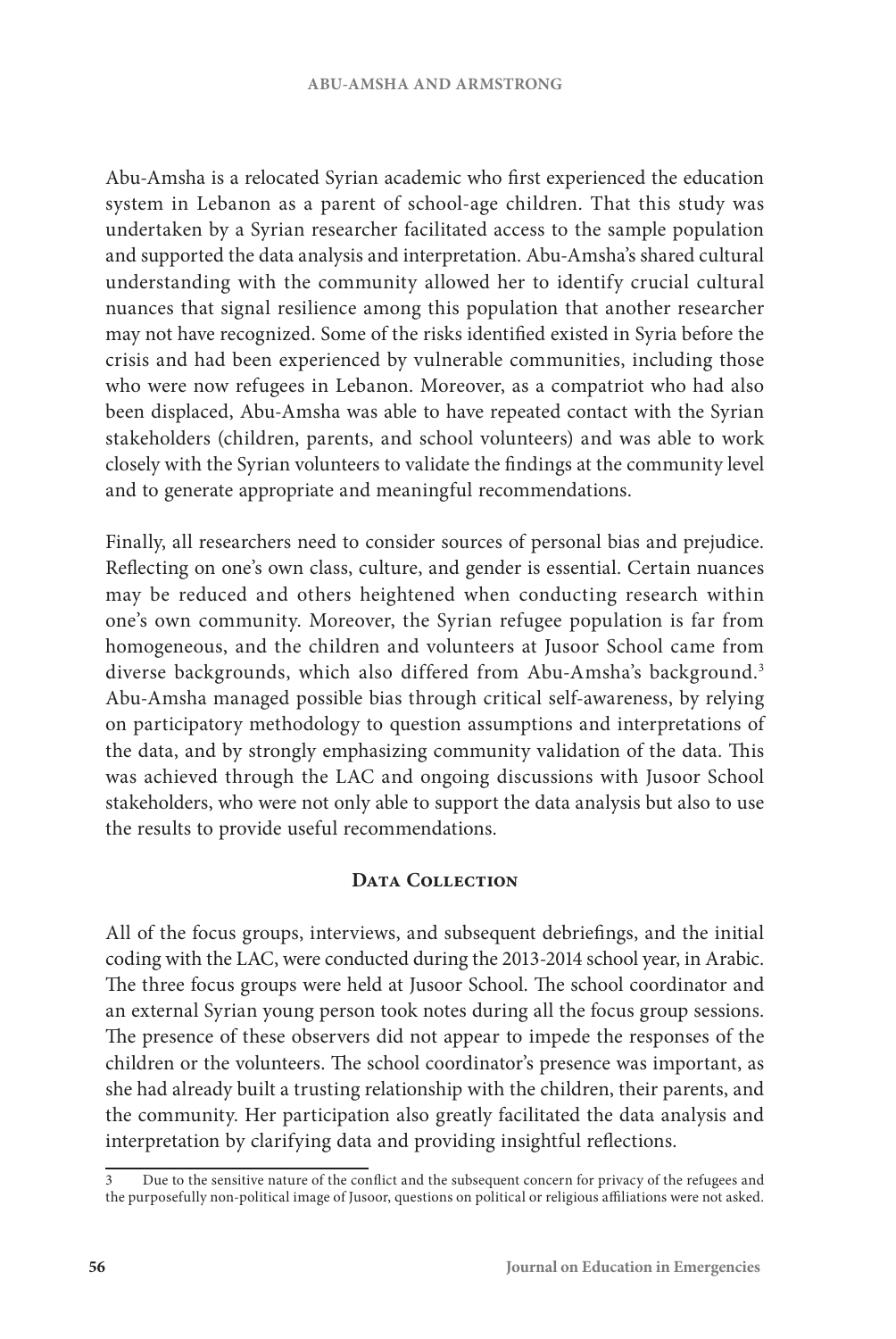The additional semi-structured interviews with a Lebanese school coordinator and staff member were also recorded and analyzed. These interviews were held at a public school in a nearby suburb of Beirut. Since the beginning of the Syrian crisis, the student population of this school had become largely composed of Syrian refugees. In the afternoon, the school staff ran a non-formal education program funded by UNICEF for out-of-school Syrian children.4 The interview location thus offered the opportunity to observe two educational environments for Syrian refugee students, which the researchers could use to triangulate the data from the focus groups.

Abu-Amsha's contacts helped facilitate an interview with a Syrian teacher who taught at a private school opened especially for Syrians living in Beirut. The interview was recorded and analyzed, and it contributed to understanding of the broader context within which Syrian children seek an education.

# **DATA ANALYSIS**

The data were analyzed using a systematic, open-ended initial coding approach (Saldana 2009). Abu-Amsha transcribed the recorded interviews and focus group sessions and conducted an initial round of coding in the original Arabic. The preliminary coding of the qualitative data contained in the transcripts enabled her to identify a list of risks, assets, and opportunities across different levels of the social ecology, including individual, social (family, community), and education settings (Ungar, Ghazinour, and Richter 2013). In order to understand the context as related to the different social-ecological spheres, an individual unit of analysis was used to connect the interview subjects' specific past experiences to their present conditions. These data provided rich information about behavioral and relational risks, and about the difficulties refugee students in Lebanon experienced due to the educational foundations they had built in Syria.

To prepare for a second round of coding, Abu-Amsha translated the interview and focus group transcripts and the coding categories into English. During a secondary categorization of codes, it became clear that developing resilience is not a reaction to one adverse event but a dynamic process that is developed and adapted over a lifetime (Ungar 2012). A third level of analysis was conducted to synthesize the data into a broader conceptual story.

<sup>4</sup> The situation at this Lebanese public school has changed since the study was conducted. Syrian students are now encouraged to attend second-shift classes.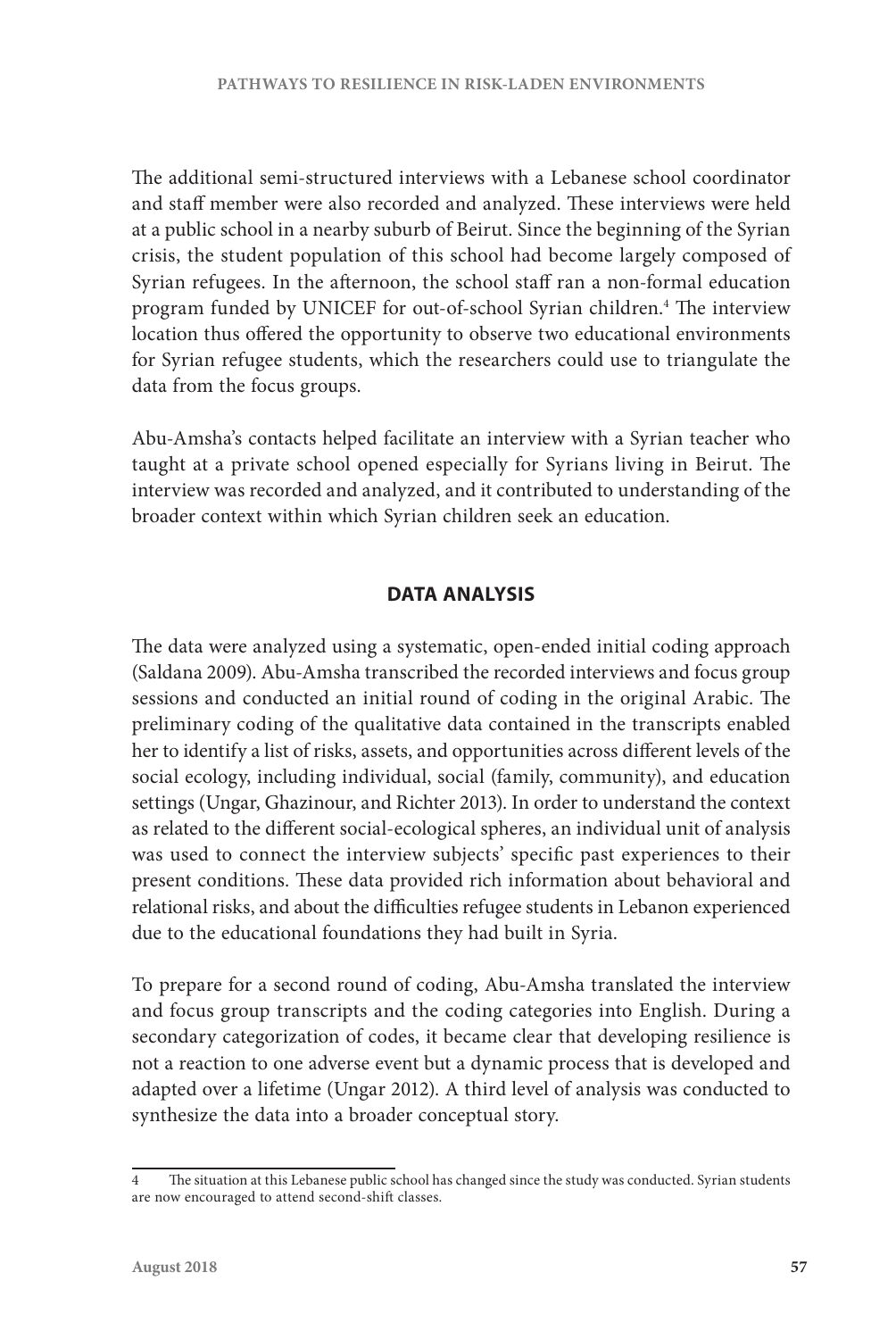#### **FINDINGS**

Resilience is developed as a response to risk and adversity, but the way individuals understand and seek to become resilient depends on the context of their current experience, the influence of their social-ecological environment, and the influence of the chronosystem—that is, the timing of positive and negative events in one's life course. Our findings reveal that there were a good number of risks that hindered the education of the Syrian children included in our sample, many of which have been identified by previous studies of refugee education in Lebanon, including access, affordability, language challenges, deficits in teacher training, and an environment of intolerance and abuse, as previously discussed. The principal of her children's private school advised Abu-Amsha that she "should help [her] children to 'wear a shield' at school" to tolerate the insults tossed at them. This study revealed that, for many of these young refugee students, the combination of Syrian families' beliefs about education and the challenges facing those seeking an education in Lebanon had made it difficult for them to determine whether continuing their education was a resilient behavior worth pursuing. Due to the influence of family and culture, some youths felt that pursuing a Lebanese formal education was not worth the risk and that other pursuits such as employment were more likely to give them a greater sense of self-worth. The timing of when major events occurred in the life of the students also had an impact, as the changes individuals and families experienced over time, from wealth to poverty, security to uncertainty, and from familiar cultural and institutional norms into the confusion and distrust of a new system had an impact on them across the various ecological spheres.

The following sections describe how the influence of family and culture, combined with the experience of displacement, has created additional risks for students seeking to develop resilience through education. They also discuss how different education programs at Jusoor School and other non-formal institutions have responded to these risks.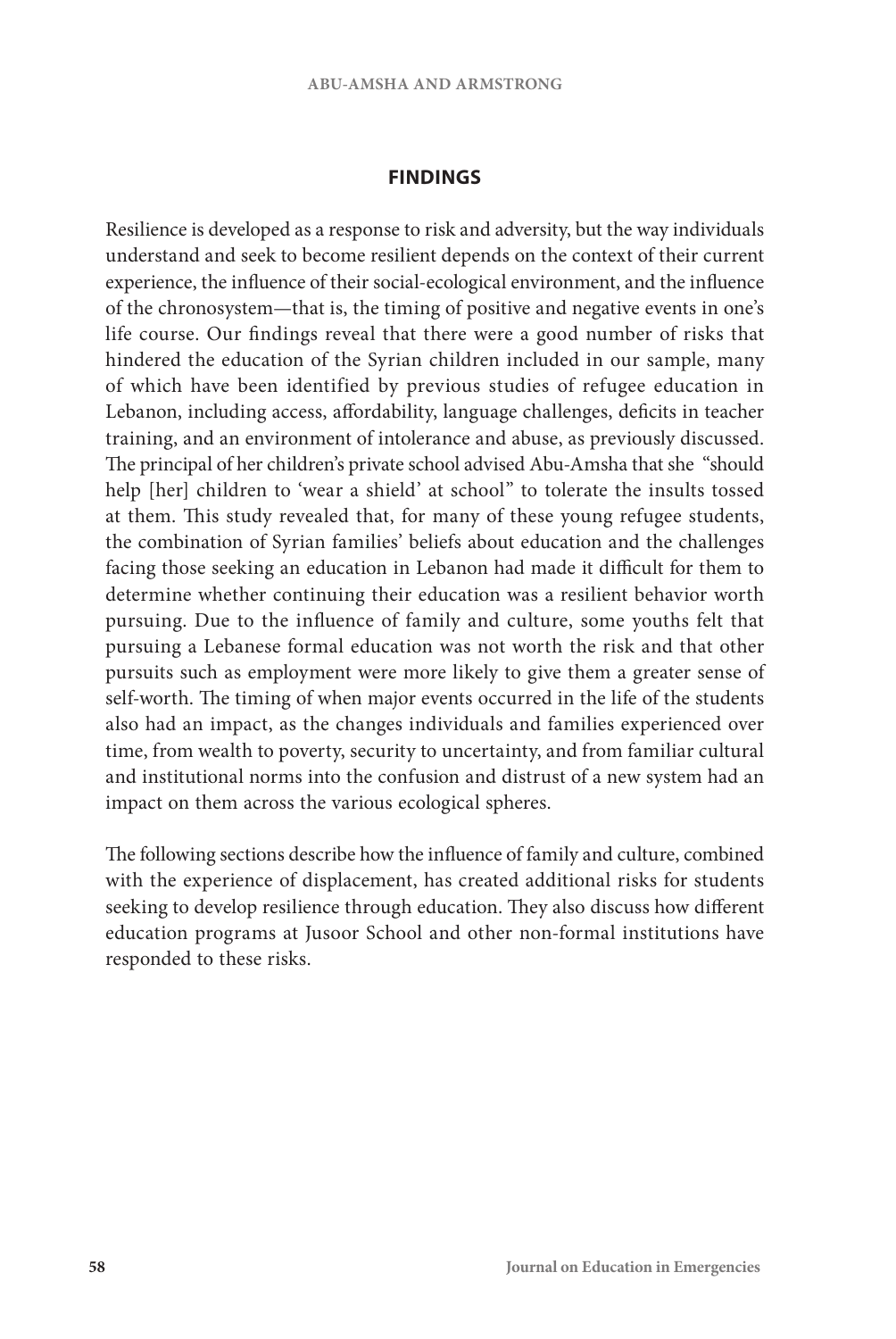# **Pre-Crisis Experiences in Resilience Meaning-Making: A Harmful Mix**

Ali and Ahmad<sup>5</sup> are two brothers who attended the Jusoor School's non-formal education program. They both chose to drop out of Lebanese schools. The boys and their 13 siblings come from a formerly wealthy landowning family from the rural region of Deir Ezorr in Syria. As a landlord, their father had a stable if not substantial income and he had not worried about his sons receiving a quality education, as he expected their future to be secure regardless of their studies. However, due to the crisis, the family was displaced and lost its income, and Ali and Ahmad's father has struggled in Lebanon to even pay the bills. For these brothers, the combination of limited financial resources in the present, together with the lack of meaning formal education held for their family in the past, created a situation in which the boys were unable to see attending a formal school as a resilient behavior that would help them and their family.

The combination of the risks facing refugee families and a lack of support for education has created an environment in which sustained school attendance has less meaning as a resilient behavior, especially in light of the discriminatory education system in Lebanon. The children who lacked certain assets, particularly academic and financial support from their families, were the most likely to drop out of school. Many were "trying to cope without success," as one young focus group participant put it. Children who had some family support for education reported being much more motivated to stay in school, even if financial resources were limited. Although the Syrian education system had near universal enrollment prior to the conflict, several teachers noted that the deficits of the education experience in Syria may be partly to blame for families' negative attitude toward public education.

Many of the adults interviewed discussed these deficits, such as tolerance for absenteeism and a lack of teacher training, which resulted in poor-quality instruction. Children from families that were supportive of education and emphasized its importance, including those whose parents had limited education or financial struggles, were believed to be more willing to sacrifice in order to pay for private lessons, to provide other support such as homework assistance, or to stay in communication with the school. By believing in formal education as a pathway to better opportunities, these children and their families found the resources they needed to be resilient and were able to avoid confrontations

<sup>5</sup> All names have been changed for confidentiality.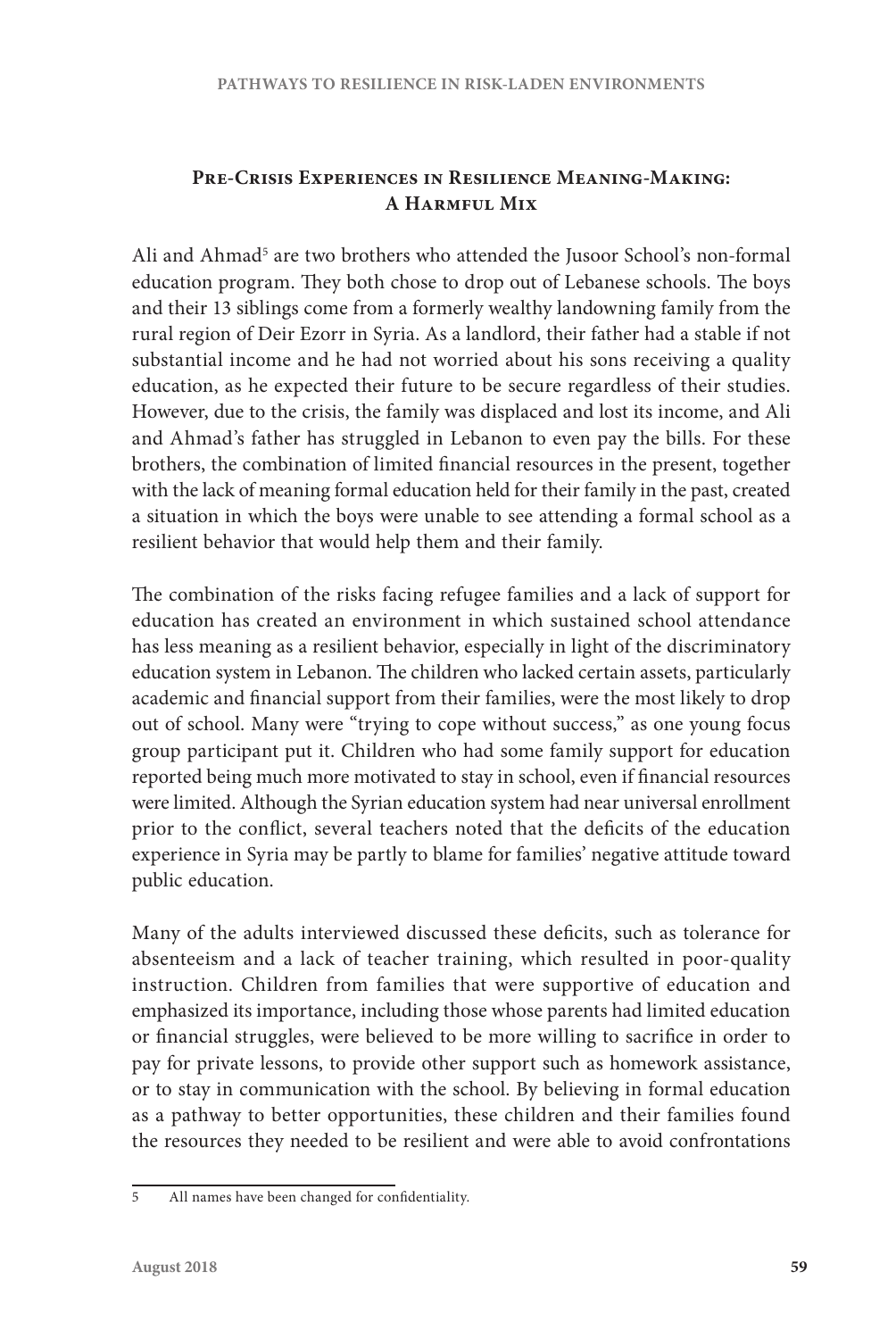at school. The challenge for many families, however, even for those who placed high value on education, was that they had limited resources available. This forced many children, in particular boys, to drop out of school to help support the family's financial needs, including financing their siblings' education.

Jusoor School offered a variety of programs to help their students, such as psychosocial support and classes in developing academic skills to help youth who wanted to transition to Lebanese schools, as well as those who choose to drop out. Despite having dropped out of their formal Lebanese school, Ali and Ahmed were continuing their education four days a week through an accelerated learning program program at Jusoor School.

#### **Different Gender Experiences**

In the sample interviewed for this study, more girls than boys were continuing their education and were attending classes at Lebanese public schools, a gender dynamic that was consistent across the regions hosting Syrian refugees. There may be a connection between the pre-conflict situation of gender and education in Syrian schools and the greater success Syrian refugee girls experienced relative to other refugee populations in schools across host countries. Syria had near universal primary enrollment for boys and girls before the conflict and close to equal gender enrollment at the secondary and tertiary levels (Education Policy and Data Center 2010), and in fact, women outnumbered men in university enrollment (Deane 2016). These numbers are quite different in other refugee situations; in Kenya, for example, girls represent only 38 percent of refugee school enrollments, and in Pakistan the dropout rate for girls is nearly 90 percent (UNESCO and UNHCR 2016). In contrast, girls in Syrian refugee communities are more likely to remain in school than boys, as most boys drop out to seek employment (CARE 2015). This exemplifies the effects culture and family have on the meaning-making of resilient behaviors for individuals, as abandoning school to seek employment may give young Syrian boys a sense of purpose and fulfilment in providing for their family and thus become a path to resilience that does not benefit from further education.

The experience of Salma and her family illustrates how Syrian refugee families' treatment of their male and female children differs from other refugees' experiences. Salma's father used to own a small workshop in Aleppo, where the family lived in a decent home and had a good financial situation until they were forced to leave Syria in 2012. Salma and her brother attended private schools in Syria, but in Lebanon Salma's father didn't earn enough even to cover the rent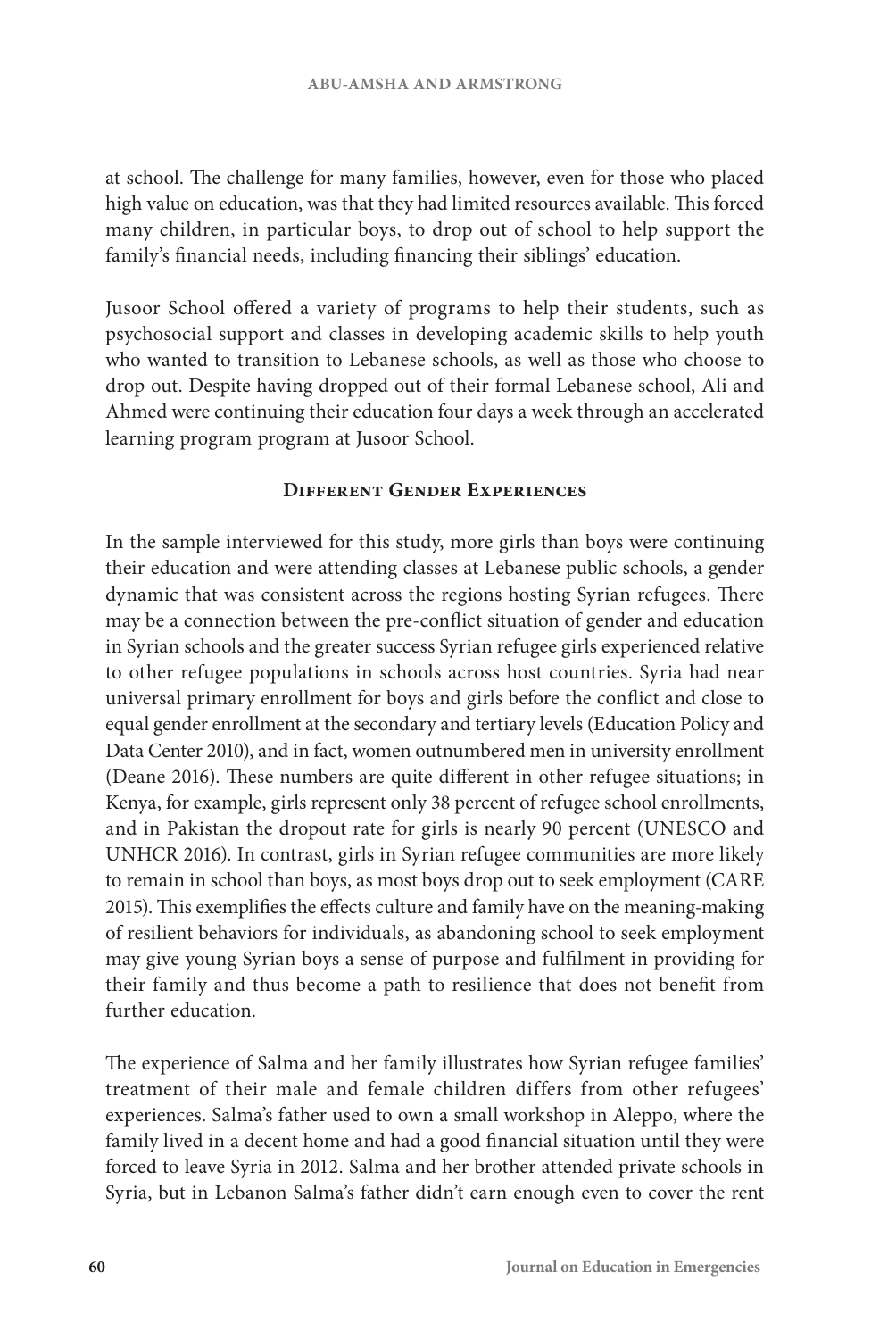of a modest apartment, so Salma's brother, Samer, worked from the time they arrived in Lebanon to subsidize the family income and help keep Salma in school. Salma's father explained: "Samer was not really willing to go to school here [in Lebanon, and] I didn't want him to waste his time. So, he started to work . . . back in Aleppo, and until the end I was sending my children to private schools, but here . . ." Salma's family has not registered as refugees and they do not receive any aid. Salma's mother was an English teacher in Syria, but she was unable to bring her diploma with her to become eligible to teach in Lebanon. Nevertheless, she has provided important academic support for Salma. Salma will need to find transportation to the high school when she completes primary school, and the family is worried about the extra cost. Like many Syrian families, Salma's is hopeful that they will soon be able to return to Syria and rebuild their lives. In Salma's and Samer's situation, education is a meaningful opportunity, but the family's immediate financial needs are equally important. Samer shows resilience in his ability to provide for his family and support his sister, whereas Salma demonstrates her resilience by succeeding in school. There are training programs that recognize Samer's resilience and can connect him to education resources that provide training and certification for gainful employment. These programs may help Samer pursue opportunities that enhance his ability to maintain an important and necessary role in the family.

The Syrian and the Lebanese teachers in the sample interviewed reported having more trouble with violent behavior among the boy students, and the boys in the sample reported experiencing more violence at school than the girls. The boys also reported using physical violence more often than the girls and expressed pride about standing up to humiliation; Syrian refugee youth in Jordan reported the same (Panter-Brick et al. 2017) and described being pressured by their families to solve their own problems and be "tough."

The adults who were dealing with these violent children said they had great difficulty managing their behavior. However, reactions to these violent children reported by Lebanese teachers and Syrian volunteers differed profoundly. The Jusoor School volunteers described attempting to deal with the violent students compassionately and to provide activities they felt would channel the children's anger. In contrast, the Lebanese teachers who dealt with the violent children in formal education settings expressed their weariness with this behavior and declared that these children would no longer be welcome in Lebanese schools. It was also reported that nonchalant Lebanese teachers sometimes allowed Syrian children to express themselves aggressively among their peers. When one young Syrian teacher who observed the children suggested providing some activities to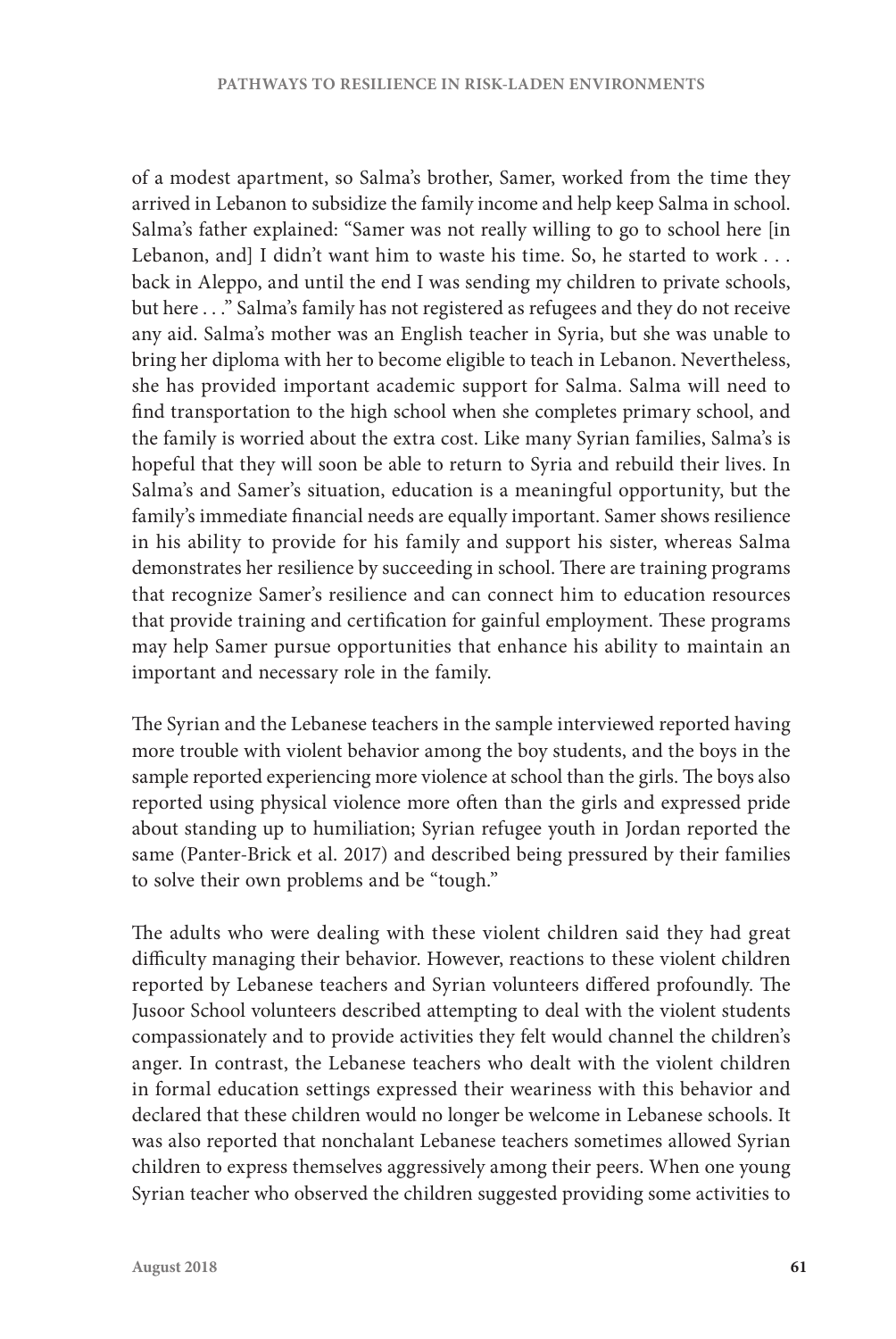channel the children's energy with the help of older Syrian student participants, the Lebanese school staff rejected the idea and clearly did not welcome what they considered Syrian intrusion in their school system.

### **A Major Asset: Psychosocial Support from Volunteers**

Multiple child focus group participants shared stories describing the emotionally difficult experience of attending Lebanese schools. Many had suffered bullying and discrimination, as well as physical and verbal abuse from their classmates and teachers. One Syrian-Palestinian boy who attended a UNRWA-run school in Lebanon stated that "the verb 'hit' is not enough" to express the severity of the corporal punishment there. He had been deeply affected and literally whispered his story about leaving the school. He described how the principal hit him; at first he resisted and then he left the school. Another boy who left the same school described how the school threatened his parents, saying that the whole family would be banned from receiving humanitarian aid if he did not go back to school.

On the other hand, many child participants shared stories about the emotional support they received at Jusoor School, which they described as being instrumental in overcoming the harmful mix of having little family support for education and the difficult finances at home. One volunteer shared the story of Iman, a teenage girl whose mother was putting negative pressure on her and insulting her about continuing her studies. Volunteer teachers met with the mother, trying to explain that Iman needed encouragement and that verbal violence would affect her selfesteem and keep her from making any progress. Iman's mother insisted that she had her own way of raising her daughter. Following this, the volunteers decided to balance the negative influence of Iman's upbringing by giving her daily positive reinforcement and encouragement. The girl was able to overcome the negative effects of her mother's abuse and started having better results at school.

Iman's story shows the effective and psychologically supportive role played by the Jusoor School volunteers. They are committed to helping Syrian children, and they have deep understanding and empathy for the mentality of the Syrian parents, even those who come from different socioeconomic classes. In fact, Iman's mother was very willing to educate her daughter but she did not know how to support her; she (and her daughter) benefitted greatly from the constructive help the Syrian volunteers offered. Although teachers in the Lebanese schools should also have offered psychosocial support, many were not trained to do so; they also were under the strain of their professional obligations.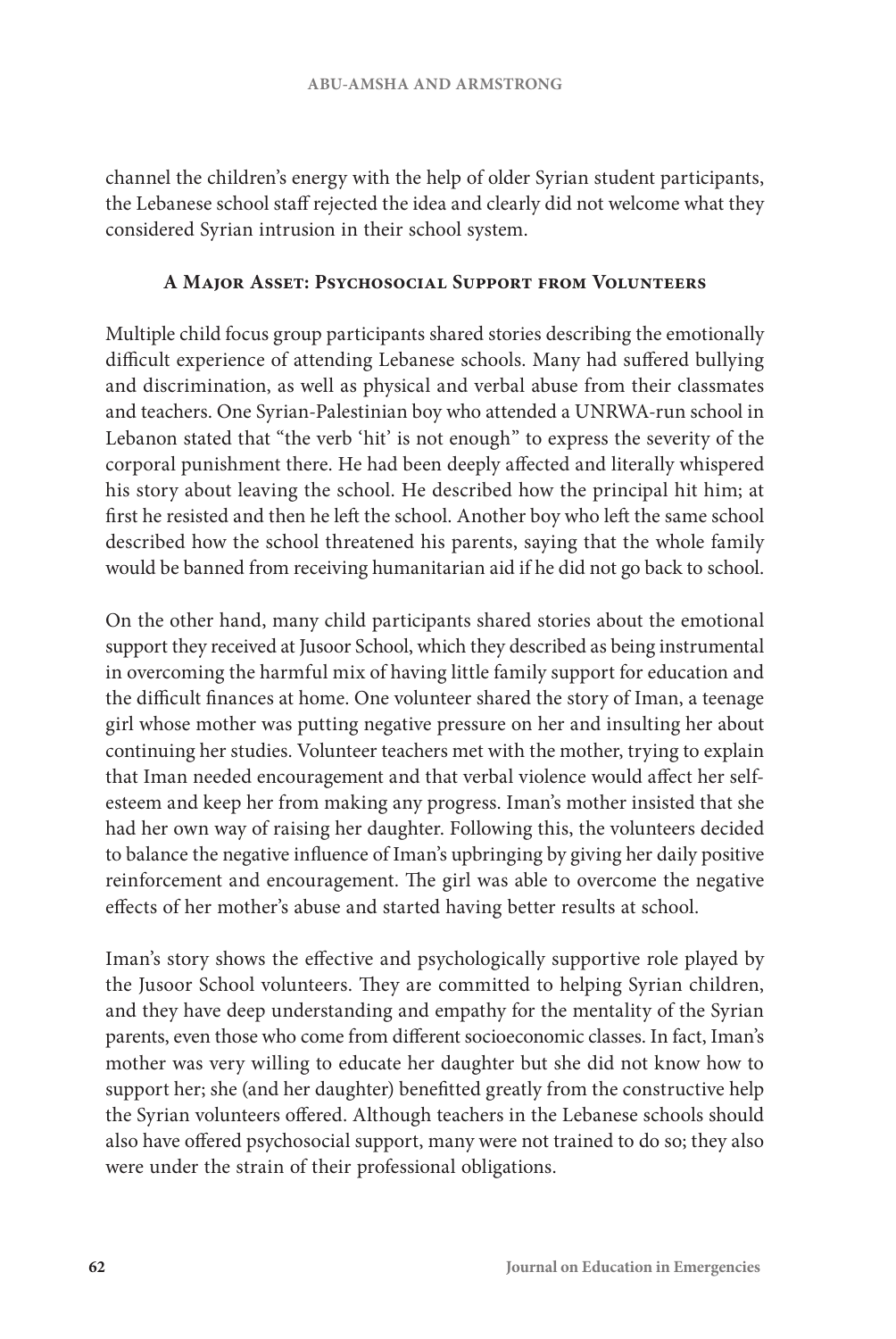#### **Non-Formal Schools: Creating Pathways to Resilience**

To establish attending and having success at school as meaningful opportunities to develop resilience among the Syrian refugee population, the education system serving them had to take account of the varied needs, beliefs, and values of the each student's social-ecological environment. From the focus group conversations, it was clear that children balanced a number of factors in making the decision to quit school, doing so only when that option was more beneficial to their well-being and that of their family. The combination of struggling to perform academically, facing discrimination in the classroom, and lacking family support, in addition to uncertainty about Syria's future, created a situation in which the meaningfulness of education as a pathway to resilience was muddied, and many individuals therefore chose alternative paths. The children interviewed for this study demonstrated the hidden and uncommon forms of resilience discussed in Ungar (2006), such as dropping out of school to avoid feelings of abuse, isolation, and discrimination, choosing to work to support their families, and deciding to study at non-formal education centers rather than at formal schools. Although these children recognized the importance of education, their decision to quit formal education showed that school had lost its meaningfulness as an opportunity to develop resilience.

By allowing students who had dropped out of Lebanese schools to attend nonformal education programs, Jusoor School helped these young people translate their alternative choices into resilient behaviors that would enable them to continue their formal education if they so desired. The Jusoor School's non-formal programming provided both psychosocial and academic support and fostered resilience in several key ways: by helping students make sense of difficult situations and find purpose in education; by helping them develop a sense of well-being and identity, even if that meant supporting the decision to temporarily leave a Lebanese school; by teaching students to develop sufficient control and competence to access the things they need for both immediate survival and long-term purposes; by keeping students connected with others; and by helping students be accountable and responsible to themselves by engaging them in decisions at the school and allowing them to make choices.

Much of the Jusoor School's ability to enable children to stay in school or to help students who had dropped out to re-enter the formal Lebanese system lay in its ability to communicate with families, understand the children's specific needs, speak in a familiar language, and maintain strong links with the Syrian refugee community. As an important part of the children's social-ecological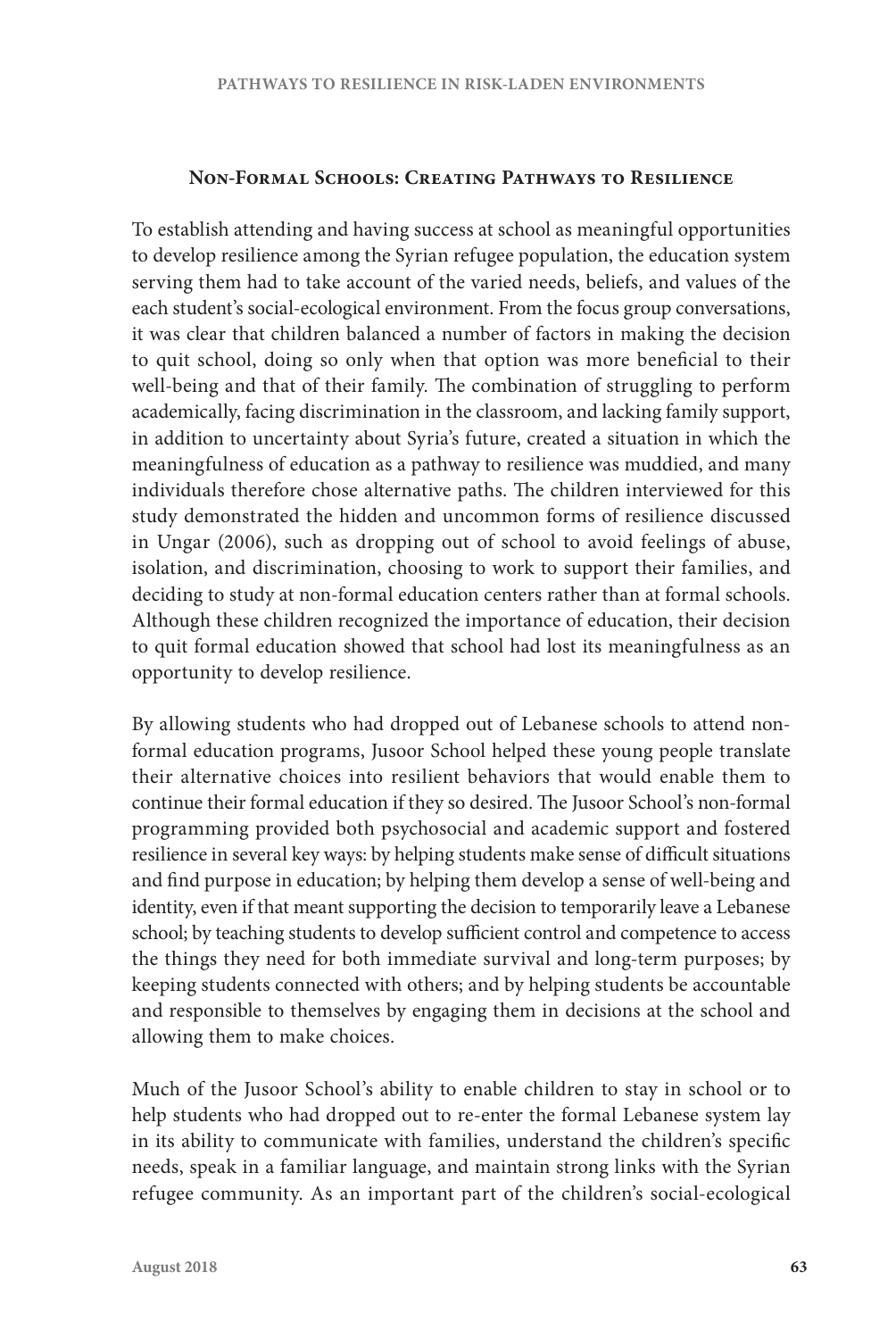environment, along with family, community, and culture, Jusoor School reflected the community's values and beliefs while emphasizing the importance of education. The school provided an opportunity for the children attending its programs to access the resources they found most useful, whether it was psychosocial support and homework help for the students who remained in the Lebanese system, or language skills and basic education for the students who had left the Lebanese system.

One challenge for the school was that its educational programs remained unaccredited in Lebanon, and it had only limited success in getting refugee students back into the accredited education system in Lebanon. Nonetheless, Jusoor School helped families keep students in school by providing financial aid paid for by donor support and arranged for several private Lebanese schools to waive refugee students' fees.

At the time this research was conducted, the Jusoor School's program delivery was limited by its being fully dependent on volunteer educators and by the high rate of turnover among this volunteer staff. Although Jusoor School educators were highly committed and motivated, many did not have formal teaching credentials. The school eventually began to hire trained teachers and do more to support teachers' professional development, including additional training, shortly after the research project was concluded.

# **LIMITATIONS OF THIS RESEARCH**

As a qualitative case study of experiences among children who attended one community-based education center in Beirut, the findings presented here are neither generalizable nor representative of the wider world refugee population. At the same time, the experiences described in this study may support program interventions within the greater Jusoor NGO community and spur further inquiry about the hidden risks of impeding education and the benefits of supporting education among the wider refugee community.

The fact that this study was undertaken by a Syrian researcher also created important limitations. First, the nature of the current conflict has generated significant mistrust among Syrians. The experiences refugees have suffered at the hands of their compatriots and the fact that many loved ones remain in Syria leave many wary of trusting others and of divulging too much information. Gaining access to refugee students in Lebanon proved a challenge and took numerous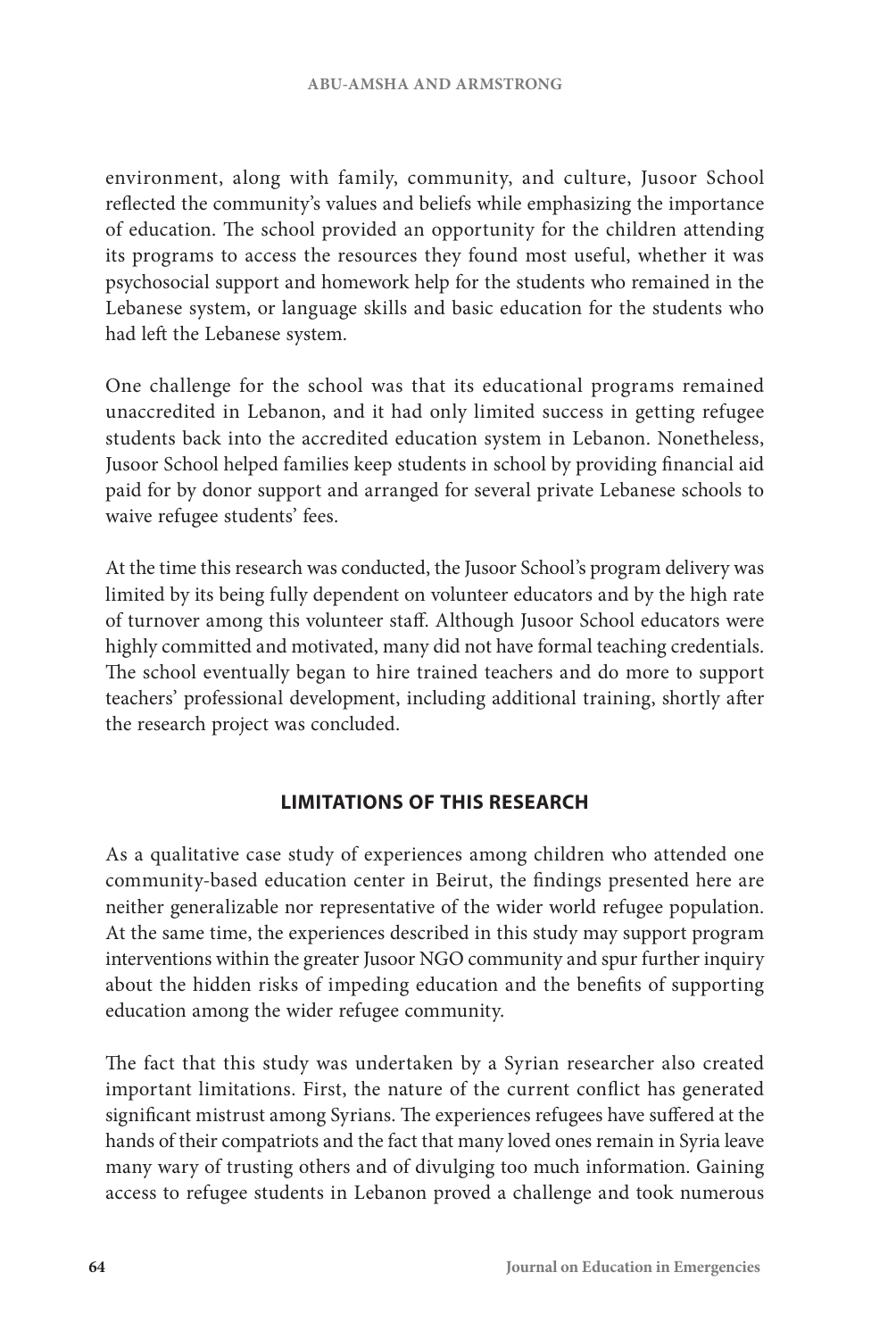attempts with several NGOs providing refugee education. Participatory research was important in gaining access and in mitigating concerns among the refugee population that their stories and experiences would not simply be taken from them and presented to an indifferent audience (Hugman, Pittaway, and Bartolomei 2011). It was critical that the community participated in creating questions and collecting data that were of immediate and relevant use to them (Jacobsen and Landau 2003). Consequently, it was crucial to remain transparent throughout the research process and about the purpose of the study. A participatory methodology supported this objective, as it ensured that the researchers and stakeholders were in continual dialogue throughout the process of shaping and articulating shared objectives.

We envision eventually conducting a quantitative phase of this study to determine if children in other Syrian refugee communities are experiencing the same risks, assets, and opportunities as the students now attending Jusoor School. Furthermore, because parents' participation in this study was limited to a few informal interviews, a qualitative phase that includes parents' perceptions could reveal other issues that this pilot study detected but did not have the resources to explore.

# **CONCLUSION**

Syrian refugee children and youth face a multitude of significant risks in nearly all aspects of their lives, and progress toward eliminating them is slow. Attending school can be a source of protection, as it offers Syrian children positive options for their future and helps them gain the skills needed to rebuild their society. Lebanon has generously offered room in their education system for many Syrian refugee youth; however, there are many drawbacks to this offer: a lack of space coupled with low-quality teaching and reports of discrimination and abuse in schools; overwhelming language hurdles; a lack of recognition of students' previous academic achievements; and uncertainty about the relevance and usefulness of gaining certification as compared to the immediacy of gaining financial security. This has created a situation in which the meaningfulness and benefits of attending school have been called into question, and children and families are making other choices.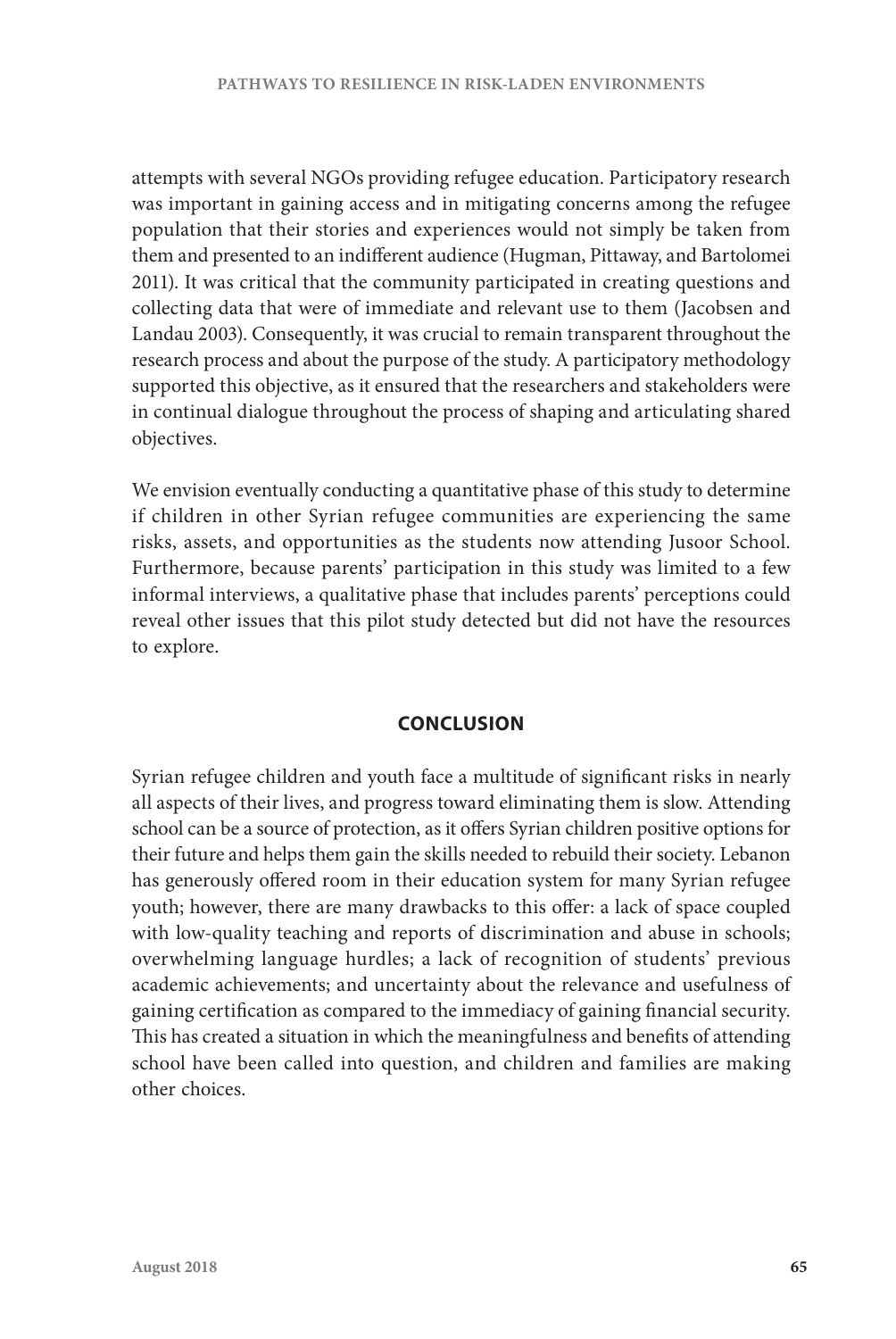Resilience is a complex set of behaviors that are influenced over time by an individual's environment, including their own characteristics, skills, and beliefs, along with those of their family, school, community, and culture. Fostering resilience through education requires creating opportunities for children and youth to make choices that include attendance and achievement at school as a meaningful pathway to the future, and then providing the supports necessary to maintain those choices.

For some Syrian refugee students, remaining in Lebanese schools is not considered a meaningful, healthy choice. For the children at Jusoor School who dropped out of Lebanese schools, their struggle to achieve in school was exacerbated by the lack of support within their social-ecological environment, including families who questioned the relevance of Lebanese schools, a community and culture that had little ownership or involvement in the Lebanese system, and schools that discriminated against them. This created a situation in which staying in a Lebanese school was no longer meaningful and not worth the struggle. Another challenging barrier to these Syrian refugee children receiving an education in Lebanon was the financial struggles of their families, the majority of whom live below the poverty line, are not supported by refugee organizations, and are working for extremely low wages. In contrast, students at Jusoor School who also remained in Lebanese schools had supportive families and reasonable academic success and stayed out of trouble. These assets, combined with the social and cultural support of the Jusoor School programs, enabled these students to see pursuing a Lebanese education as a positive decision that was worth the struggle.

To encourage resilience, children need to be given educational opportunities and supports that are meaningful to both the child and the environment they are part of. The children, families, teachers, and coordinators involved in this study identified the importance of school affordability, program choice, social and cultural support, and academic assistance as essential to students' success. Additional resources must be directed toward easing the financial burden education places on these Syrian refugee families. Education was highly valued in Syria prior to the current crisis, and many families recognize the importance of continuing their children's education. Eventually, enabling the Syrian community to be more involved in the schools, particularly allowing Syrian teachers to collaborate with their Lebanese peers, will increase the number of relevant educational opportunities available to Syrian children. Syrian volunteers also identified the importance of the psychosocial support and encouragement offered at Jusoor School and emphasized the need for Lebanese teachers to get more training in how to offer this support. They also noted the importance of the Syrian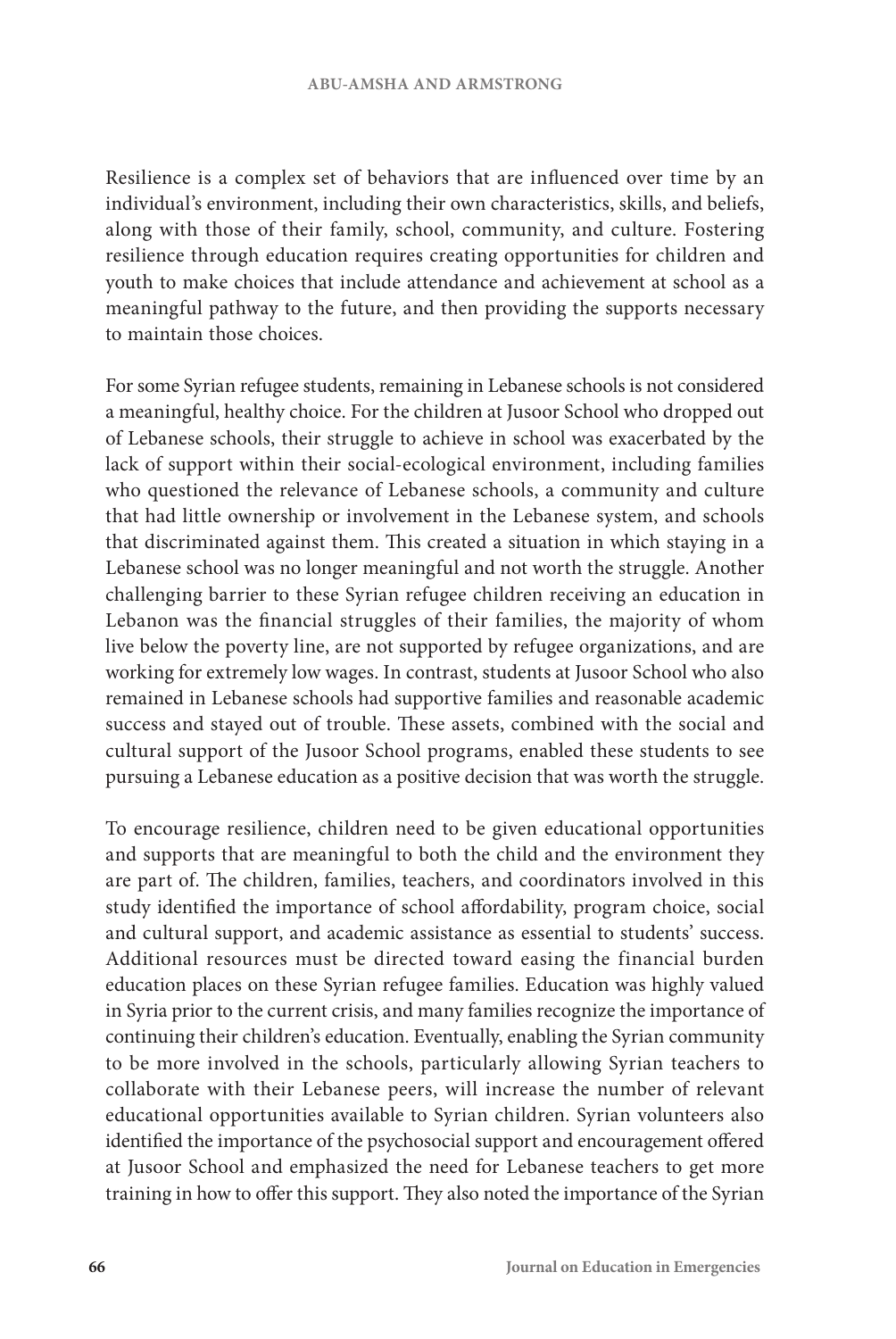community having an expanded role in Lebanon's public education system. By recognizing and implementing these suggested changes and interventions, officials in Lebanon can enact policies that emphasize the assets and mitigate the risks that make resilient education decisions a complex calculus for Syrian families.

# **ACKNOWLEDGMENTS**

We would like to thank Joel Reyes and Jo Kelcey, both of the World Bank, for their support of this project, especially for their insight and advice on coding and recoding the interview and focus group transcripts. Jo Kelcey was also of great help during the writing of an initial version of this article.

# **REFERENCES**

- Abu-Amsha, Oula. 2014. "The Resilience of Syrian Refugee Children in Lebanon: What Do They Need to Acquire Quality Education?" Washington, DC: World Bank.
- Ahmadzadeh, Hashem, Metin Çorabatır, Leen Hashem, Jalal Al Husseini, and Sarah Wahby. 2014. "Ensuring Quality Education for Young Refugees from Syria (12-25 years): A Mapping Exercise." Oxford, UK: University of Oxford, Refugee Studies Centre.
- Anderson, Anjelika. 2004. "Resilience." In *Educational Interventions for Refugee Children,* edited by Richard J. Hamilton and Dennis Moore. London: RoutledgeFalmer, 53-63.
- Anderson, Angelika, Richard Hamilton, Dennis Moore, Shawn Loewen, and Kaaren Frater-Mathieson. 2004. "Education of Refugee Children: Theoretical Perspectives and Best Practice." In *Educational Interventions for Refugee Children,* edited by Richard Hamilton and Dennis Moore. London: RoutledgeFalmer, 1-11.
- Betancourt, Theresa S., and Kashif Tanveer Khan. 2008. "The Mental Health of Children Affected By Armed Conflict: Protective Processes and Pathways to Resilience." *International Review of Psychiatry* 20 (3): 317-28.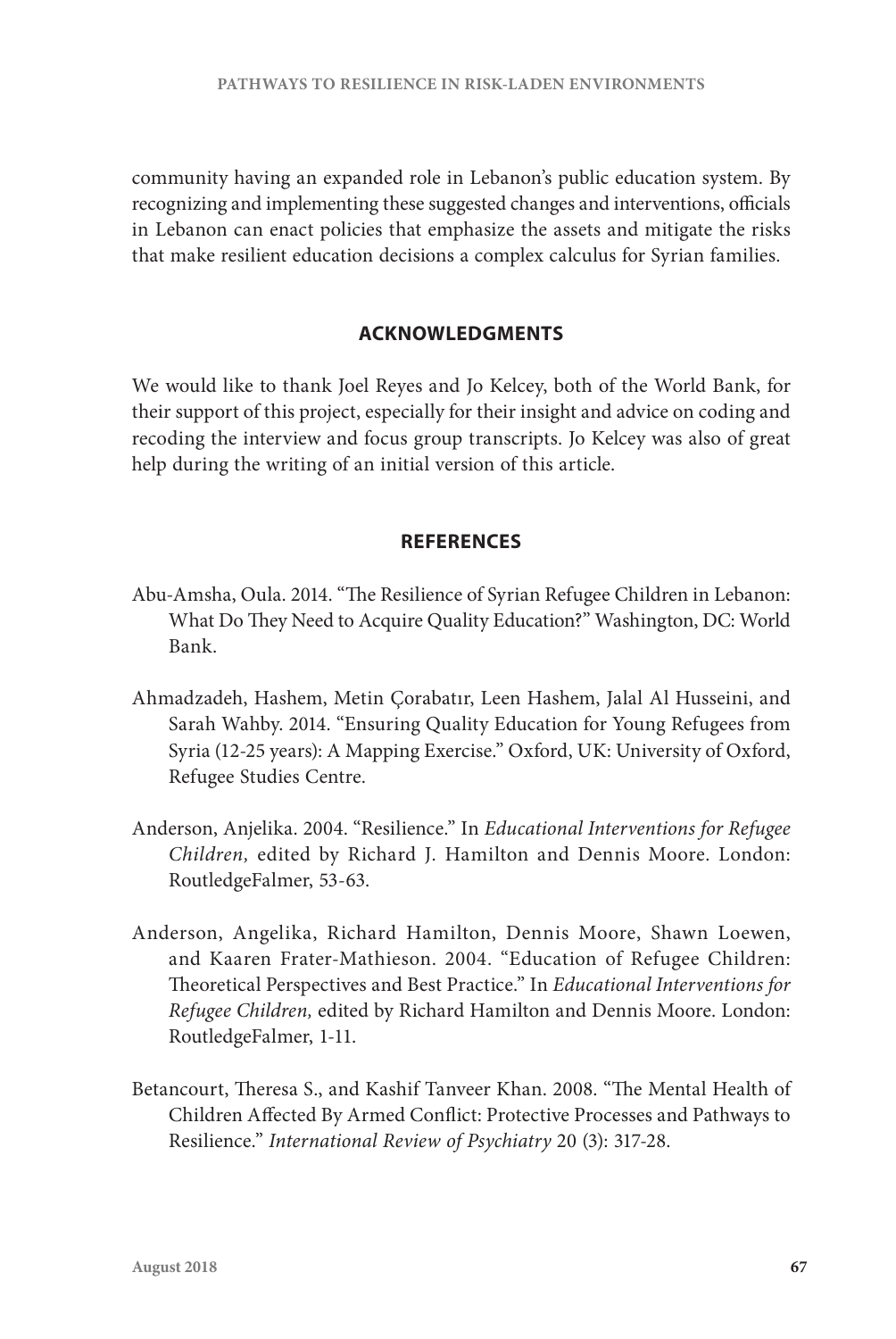- Betancourt, Theresa S., Sarah E. Meyers-Ohki, Alexandra P. Charrow, and Wietse A. Tol. 2013. "Interventions for Children Affected by War: An Ecological Perspective on Psychosocial Support and Mental Health Care." *Harvard Review of Psychiatry* 21 (2): 70-91.
- Bronfenbrenner, Urie. 1979. *Ecology of Human Development.* Cambridge, MA: Harvard University Press.
- Bronfenbrenner, Urie. 2005. *Making Human Beings Human: Bioecological Perspectives on Human Development.* Thousand Oaks, CA: Sage.
- Bronstein, Israel, Paul Montgomery, and Eleanor Ott. 2013. "Emotional and Behavioural Problems amongst Afghan Unaccompanied Asylum-Seeking Children: Results from a Large-Scale Cross-Sectional Study." *European Child & Adolescent Psychiatry* 22 (5): 285-94.
- Burde, Dana, Ozen Guven, Jo Kelcey, Heddy Lahmann, and Khaled Al-Abbadi. 2015. "What Works to Promote Children's Educational Access, Quality of Learning, and Wellbeing in Crisis-Affected Contexts." Education Rigorous Literature Review, Department for International Development. London: Department for International Development.
- Bush, Kenneth D., and Diana Saltarelli. 2000. *The Two Faces of Education in Ethnic Conflict*: Towards a Peacebuilding Education for Children*.* Florence, Italy: UNICEF Innocenti Research Centre.
- CARE. 2015. "Factsheet: CARE Jordan Syrian Refugees outside Jordan's Camps." http://www.careinternational.org.uk/sites/default/files/CARE\_Urban-Syrian-Refugees-in-Jordan\_Factsheet-June-2015.pdf.
- Cefai, Carmel. 2008. *Promoting Resilience in the Classroom: A Guide to Developing Pupils' Emotional and Cognitive Skills*. London: Jessica Kingsley.
- Cornwall, Andrea, and Rachel Jewkes. 1995. "What Is Participatory Research?" *Social Science & Medicine* 41 (12): 1667-76.
- Culbertson, Shelly, and Louay Constant. 2015. *Education of Syrian Refugee Children: Managing the Crisis in Turkey, Lebanon, and Jordan*. Santa Monica, CA: Rand Corporation.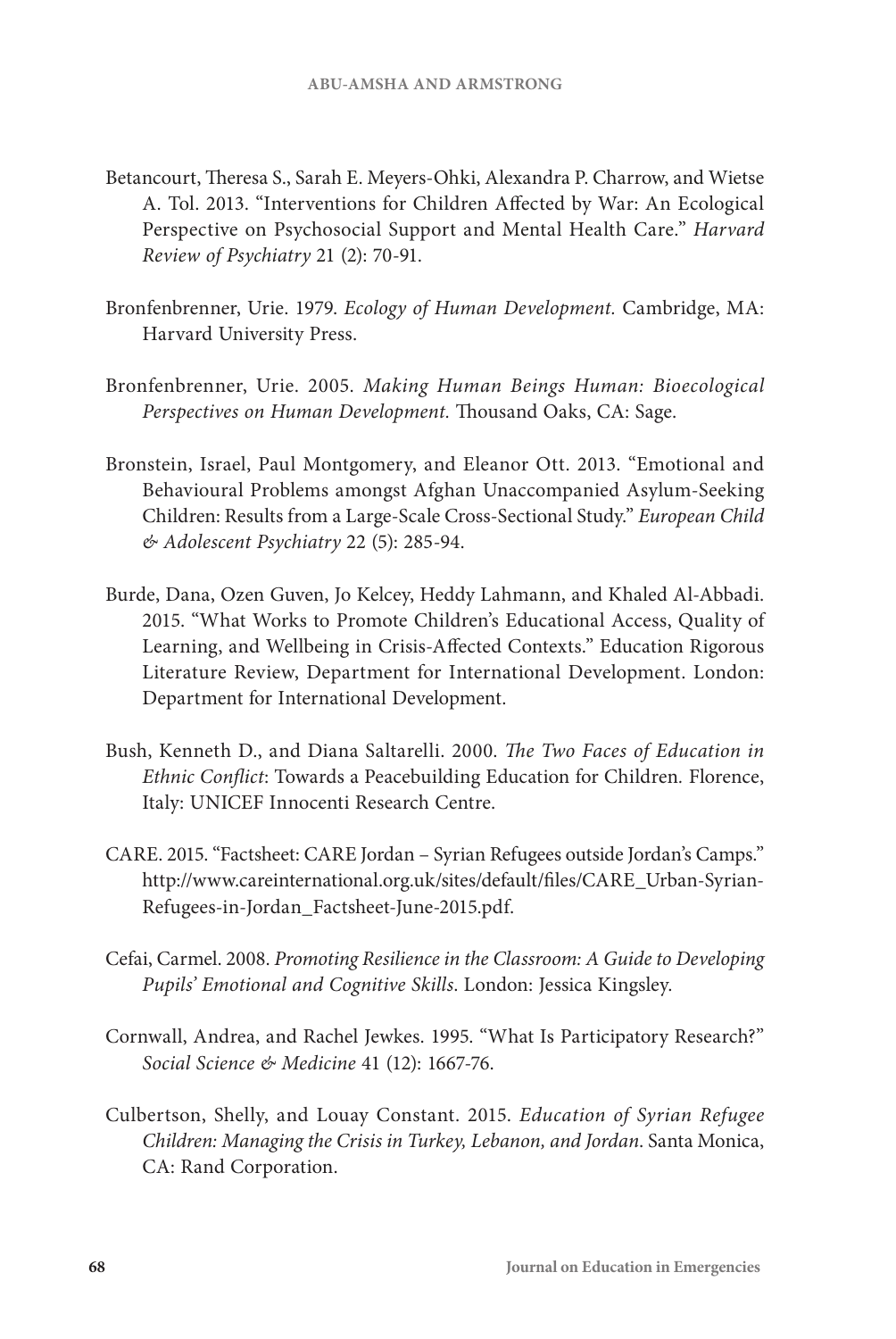- Deane, Shelley. 2016. "Syria's Lost Generation: Refugee Education Provision and Societal Security in an Ongoing Conflict Emergency." *IDS Bulletin* 47 (3): 35-52.
- de Heer, Nathaniel, Clemence Due, Damien W. Riggs, and Martha Augoustinos. 2016. "'It will be hard because I will have to learn lots of English': Experiences of Education for Children Newly Arrived in Australia." *International Journal of Qualitative Studies in Education* 29 (3): 297-319.
- Dryden-Peterson, Sarah. 2011. *Refugee Education: A Global Review.* Geneva: UNHCR.
- Dryden-Peterson, Sarah. 2015. *The Educational Experiences of Refugee Children in Countries of First Asylum.* Washington, DC: Migration Policy Institute.
- Dryden-Peterson, Sarah, Negin Dahya, and Elizabeth Adelman. 2017. "Pathways to Educational Success among Refugees: Connecting Locally and Globally Situated Resources." *American Educational Research Journal* 54 (6): 1011-47.
- Duckworth, Angela. 2016. *Grit: The Power of Passion and Perseverance*. New York: Scribner.
- Dweck, Carol S. 2006. *Mindset: The New Psychology of Success*. New York: Random House.
- Education Policy and Data Center. 2010. "Syria." http://www.epdc.org/country/ syria.
- Gizir, Cem, and Gul Aydin. 2009. "Protective Factors Contributing to the Academic Resilience of Students Living in Poverty in Turkey." *Professional School Counseling* 13 (1): 38-49.
- Hugman, Richard, Eileen Pittaway, and Linda Bartolomei. 2011. "When 'Do No Harm' Is Not Enough: The Ethics of Research with Refugees and Other Vulnerable Groups." *British Journal of Social Work* 41 (7): 1271-87.
- Human Rights Watch. 2016. *Growing Up Without an Education: Barriers to Education for Syrian Refugee Children in Lebanon.* New York: Human Rights **Watch**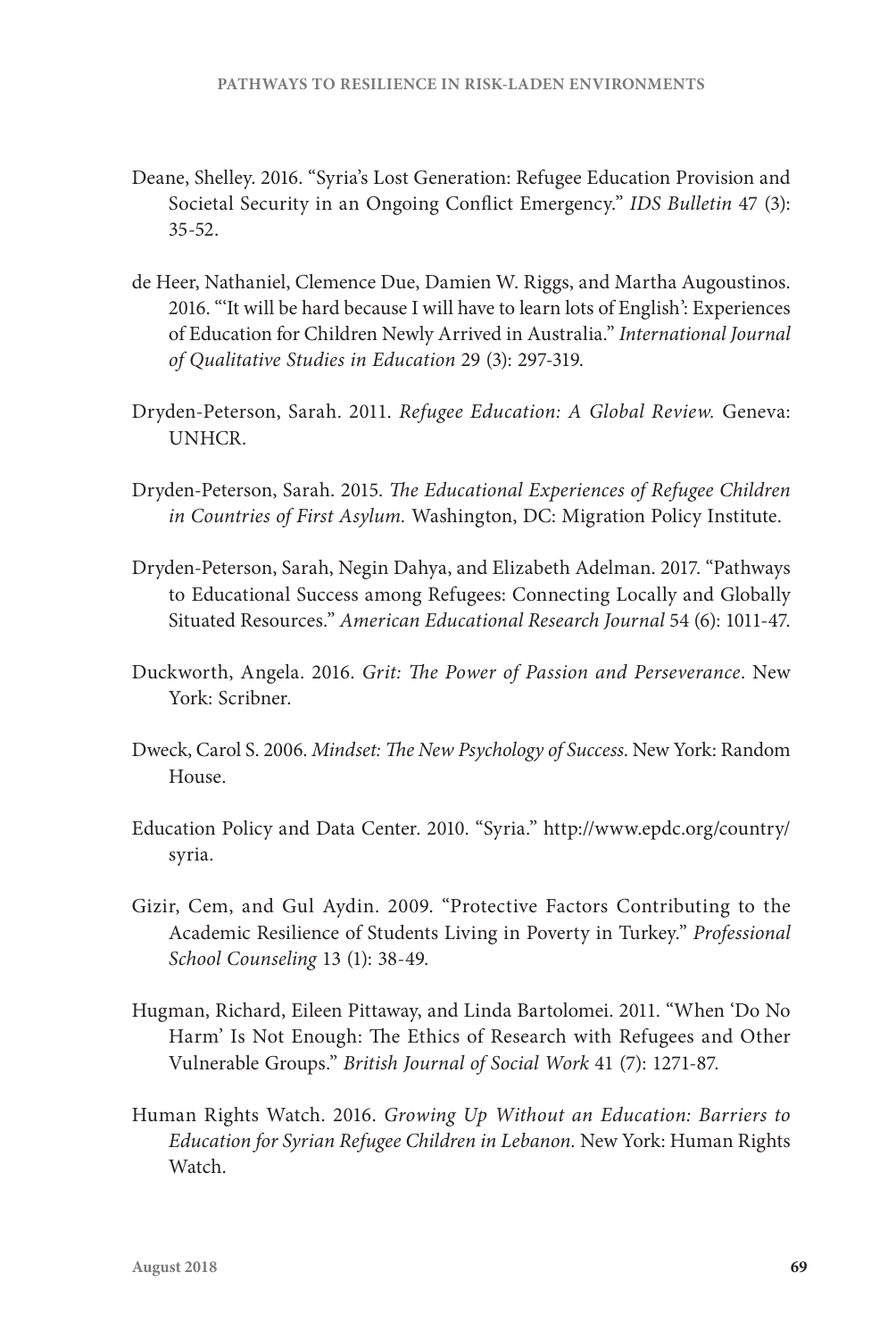- Inter-Agency Network for Education in Emergencies (INEE). 2010. *Minimum Standards for Education: Preparedness, Response, Recovery*. New York: INEE.
- Inter-Agency Network for Education in Emergencies (INEE). 2014. "Mapping the Education Response to the Syrian Crisis." New York: INEE Working Group on International Standards and Network Tools. http://www.ineesite.org/en/ blog/mapping-the-education-response-to-the-syrian-crisis1.
- Jacobsen, Karen, and Loren B. Landau. 2003. "The Dual Imperative in Refugee Research: Some Methodological and Ethical Considerations in Social Science Research on Forced Migration." *Disasters* 27 (3): 185-206.
- Jones, Crispin, and Jill Rutter. 1998. "Mapping the Field: Current Issues in Refugee Education." In *Refugee Education: Mapping the Field,* edited by Crispin Jones and Jill Rutter*.* London: Trentham Books, 1-12.
- Jusoor. 2017. *Jusoor's Refugee Education Program.* https://jusoorsyria.com/ programs/refugee-education-program/.
- Lenette, Caroline, Mark Brough, and Leonie Cox. 2012. "Everyday Resilience: Narratives of Single Refugee Women with Children." *Qualitative Social Work* 12 (5): 637-53.
- Lerner, Richard M. 2006. "Resilience as an Attribute of the Developmental System." *Annals of the New York Academy of Sciences* 1094 (1): 40-51.
- Lipsitt, Lewis P., and Jack Demick. 2012. Theory and Measurement of Resilience: Views from Development." In *The Social Ecology of Resilience: A Handbook of Theory and Practice,* edited by Michael Ungar. New York: Springer, 43-52.
- Luthar, Suniya S. 2003. *Resilience and Vulnerability: Adaptation in the Context of Childhood Adversities*. Cambridge, UK: Cambridge University Press.
- Masten, Ann S. 2001. "Ordinary Magic: Resilience Processes in Development." *American Psychologist* 56 (3): 227-38.
- Mertens, Donna M. 2009. *Transformative Research and Evaluation.* New York: The Guildford Press.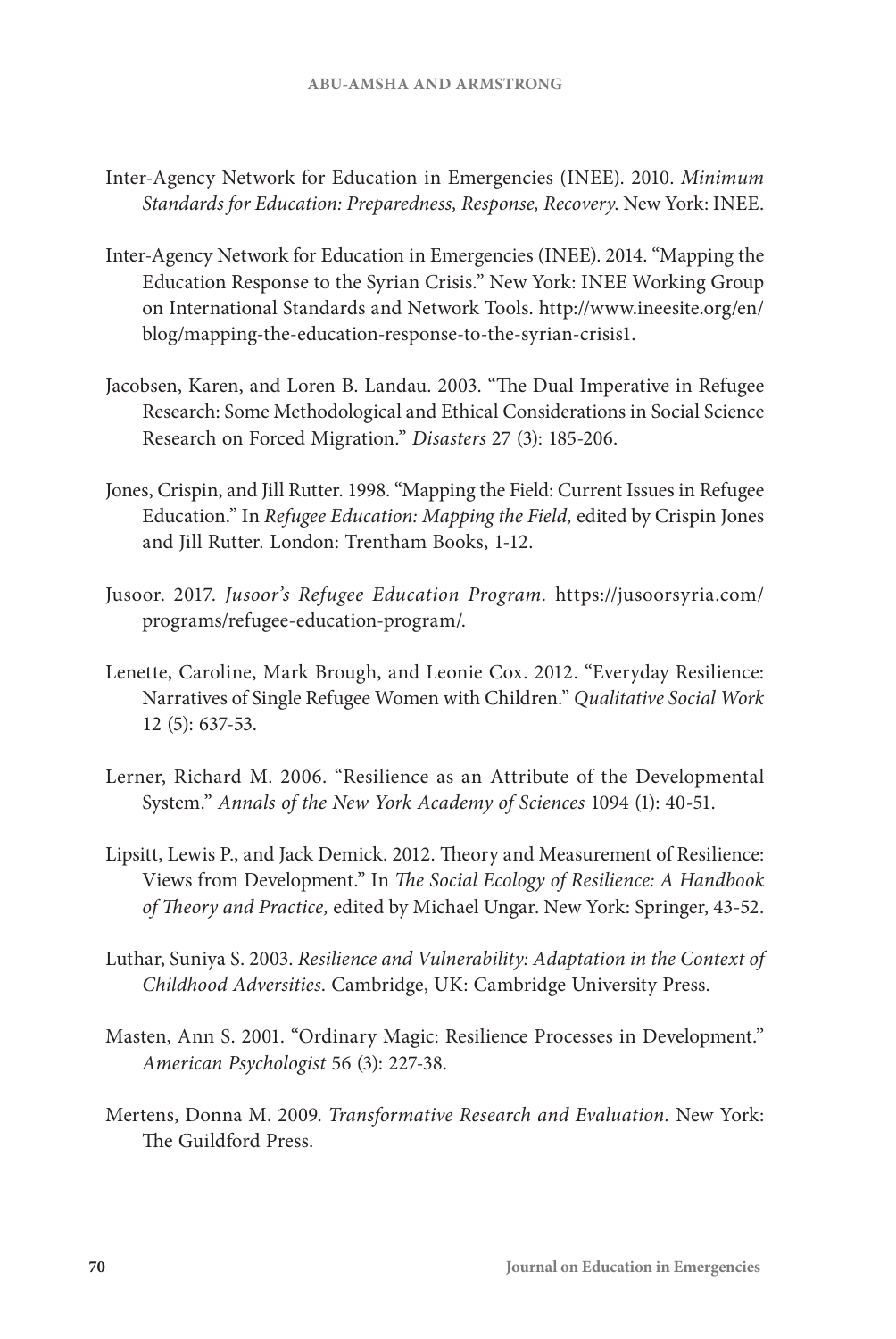- Olsson, Craig A., Lyndal Bond, Jane M. Burns, Dianne A. Vella-Brodrick, and Susan M. Sawyer. 2003. "Adolescent Resilience: A Concept Analysis." *Journal of Adolescence* 26 (1): 1-11.
- Panter-Brick, Catherine, Kristin Hadfield, Rana Dajani, Mark Eggerman, Alastair Ager, and Michael Ungar. 2017. "Resilience in Context: A Brief and Culturally Grounded Measure for Syrian Refugee and Jordanian Host-Community Adolescents." *Child Development* 2017, 1-18.
- Reyes, Joel. 2013. *What Matters Most for Student in Contexts of Adversity: A Framework Paper.* Washington, DC: World Bank.
- Rutter, Michael. 1987. "Psychosocial Resilience and Protective Mechanisms." *American Journal of Orthopsychiatry* 57 (3): 316-31.
- Saldana, Johnny. 2009. *The Coding Manual for Qualitative Researchers.* London: Sage.
- Sanders, Jackie, and Robyn Munford. 2009. "Participatory Action Research." In *Researching Resilience,* edited by Linda Liebenberg and Michael Ungar. Toronto, ON: University of Toronto Press, 77-102.
- Schoon, Ingrid. 2006. *Risk and Resilience: Adaptations in Changing Times*. Cambridge, UK: Cambridge University Press.
- Shuayb, Maha, Nisrine Makkouk, and Suha Tuttunji. 2014. *Widening Access to Quality Education for Syrian Refugees: The Role of Private and NGO Sectors in Lebanon.* Beirut: Centre for Lebanese Studies.
- Sirin, Selcuk R., and Lauren Rogers-Sirin. 2015. *The Educational and Mental Health Needs of Syrian Refugee Children.* Washington, DC: Migration Policy Institute.
- Sleijpen, Marieke, Hennie R. Boeije, Rolf J. Kleber, and Trudy Mooren. 2016. "Between Power and Powerlessness: A Meta-Ethnography of Sources of Resilience in Young Refugees." *Ethnicity & Health* 21 (2): 158-80.
- Sleijpen, Marieke, Trudy Mooren, Rolf J. Kleber, and Hennie R. Boeije. 2017. "Lives on Hold: A Qualitative Study of Young Refugees' Resilience Strategies." *Childhood* 24 (3): 348-65.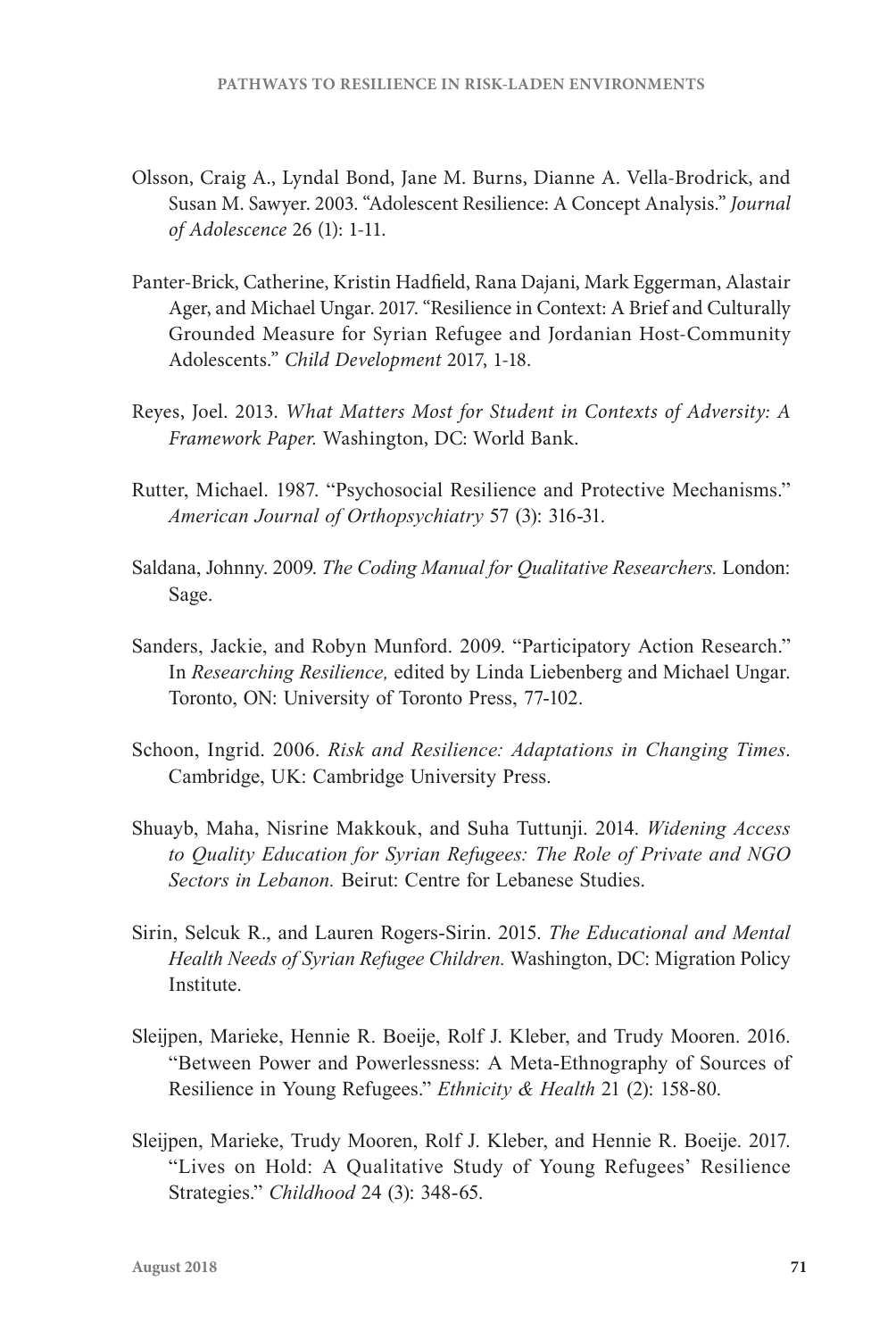- Tebbe, Kerstin. 2009. "Global Trends for Education to Support Stability and Resilience: Research, Programming and Finance." *Journal of Education for International Development* 4 (1): 1-12.
- Tol, Wietse A., Suzan Song, and Mark J. D. Jordans. 2013. "Annual Research Review: Resilience and Mental Health in Children and Adolescents Living in Areas of Armed Conflict. A Systematic Review of Findings in Low‐ and Middle‐Income Countries." *Journal of Child Psychology and Psychiatry* 54 (4): 445-60.
- Tough, Paul. 2016. *Helping Children Succeed*. New York: Houghton Mifflin Harcourt.
- Ungar, Michael. 2006. "Nurturing Hidden Resilience in At-Risk Youth in Different Cultures." *Journal of the Canadian Academy of Child and Adolescent Psychiatry* 15 (2): 53-58.
- Ungar, Michael. 2008. "Resilience across Cultures." *British Journal of Social Work* 38 (2): 218-35.
- Ungar, Michael. 2010. "What Is Resilience across Cultures and Contexts? Advances to the Theory of Positive Development among Individuals and Families under Stress." *Journal of Family Psychotherapy* 21 (1): 1-16.
- Ungar, Michael. 2011. "The Social Ecology of Resilience: Addressing Contextual and Cultural Ambiguity of a Nascent Construct." *American Journal of Orthopsychiatry* 81, 1-17.
- Ungar, Michael. 2012. *The Social Ecology of Resilience: A Handbook of Theory and Practice.* New York: Springer.
- Ungar, Michael, and Linda Liebenberg. 2013. "Ethnocultural Factors, Resilience, and School Engagement." *School Psychology International* 34 (5): 514-26.
- Ungar, Michael, Mehdi Ghazinour, and Jörg Richter. 2013. "Annual Research Review: What Is Resilience within the Social Ecology of Human Development?" *Journal of Child Psychology and Psychiatry* 54 (4): 348-66.
- UNESCO. 2013. *Syrian Refugees Education Country Profile: Lebanon*. Paris: UNESCO.